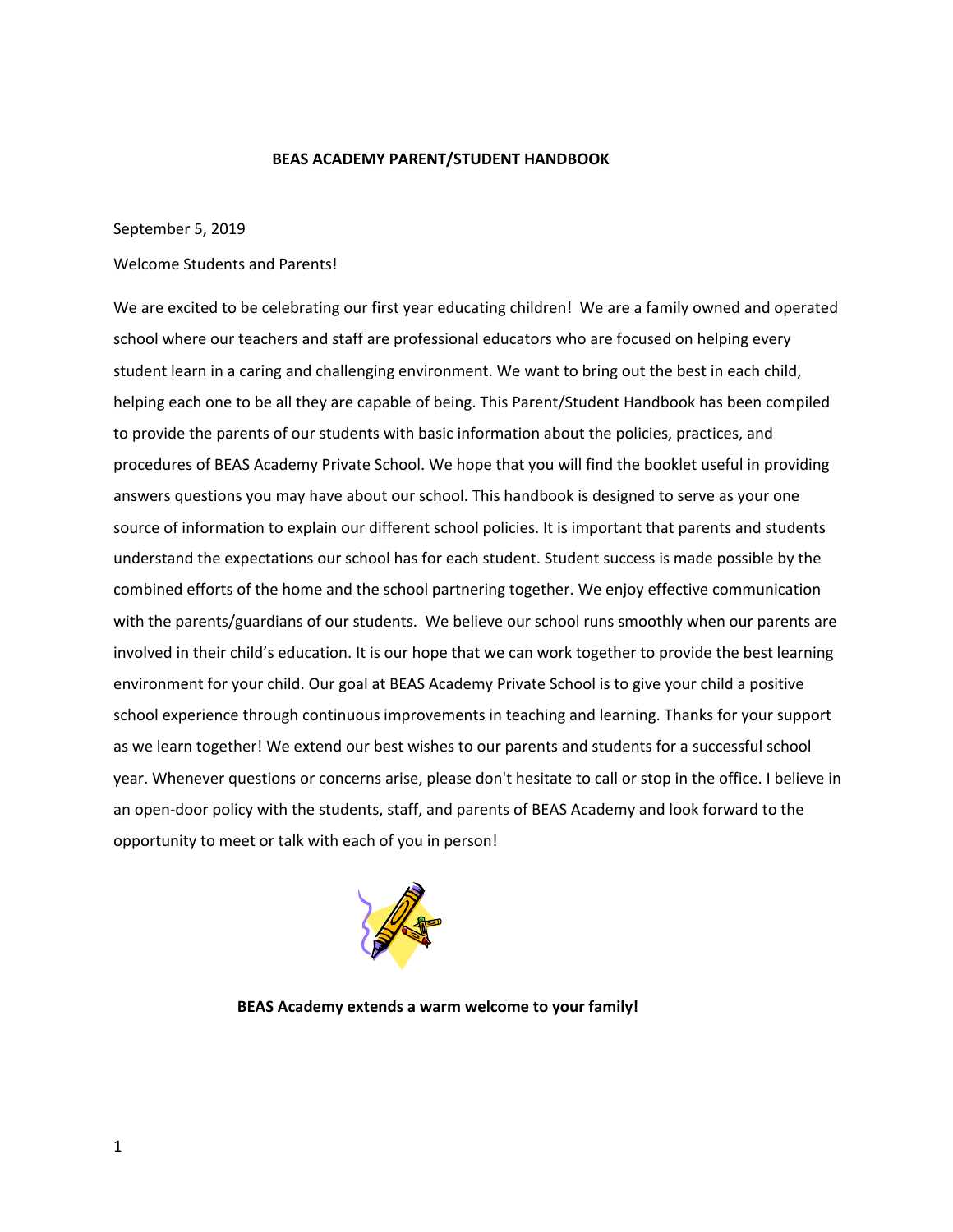#### **Hours of Operation**

BEAS Academy office is open Monday-Friday from 8:00 a.m. to 6:00 p.m. The business office is closed on all holidays and non-school days, unless Summer Camp is in session.

#### **THE MAJOR SCHOOL RULES**

1. At BEAS Academy students must respect the rights and property of others. Our community does not tolerate bullying, harassment of another person, theft, or abuse of personal or community property.

2. At BEAS Academy students must be honest. Lying, cheating or any other type of deceitful behavior is unacceptable at BEAS Academy.

3. At BEAS Academy students must remain substance free. Using, possessing, or distributing drugs (prescription or nonprescription) or alcohol. (Note: If drugs or alcohol are found on a student the student is considered in violation of a Major School Rule.)

4. At BEAS Academy students must protect the health and safety of the School community. Tampering with fire safety equipment, or using fire in any school building in an area not specifically designated for that purpose is unacceptable, and unauthorized weapons or dangerous combustibles or explosives are prohibited on campus.

5. At BEAS Academy students must abide by the school rules regarding permissions and signing out. Leaving school after check in without proper authorization and leaving school without required permission are Major School Rule violations, as is unauthorized presence in a School building.

6. At BEAS Academy students must meet community expectations and the high standard of citizenship expected of a BEAS Academy Student. Violations of general expectations for proper conduct, including repeated failure to attend classes and other required commitments, comprise a Major School Rule violation.

7. At BEAS Academy students must abide by federal, state, and local laws. Enrollment at BEAS Academy constitutes a student's acceptance of these regulations as the guiding principles for proper conduct. Moreover, the School, in its sole discretion, may take such action as it believes is in the best interest of the School.

BEAS Academy ("BEAS Academy" or the "School") Student Handbook ("Handbook") is published and distributed to members of the BEAS Academy community for the purpose of providing information on aspects of student life so that students may gain as much as possible from their experience at the School. Students, parents, faculty, administration, and staff should all read and be familiar with the contents of the Handbook, so that each member of the community knows and understands the expectations of students within our community. While policies in this Handbook will generally apply, the School may take actions that it determines to be in the best interests of the School, its faculty, and its students. This Handbook does not limit the authority of the School to alter, interpret and implement its rules, policies, and procedures, before, during, and after the School year. This Handbook is for informational purposes only. It is not intended to create, nor does it create, a contract or part of a contract in any way, including, but not limited to, between BEAS Academy and any parent, guardian, or student affiliated with or attending the School. BEAS Academy, in its sole discretion, may add, revise, and/or delete School policies before, during, and after the school year.

Sincerely,

Barbra Williams

Director of School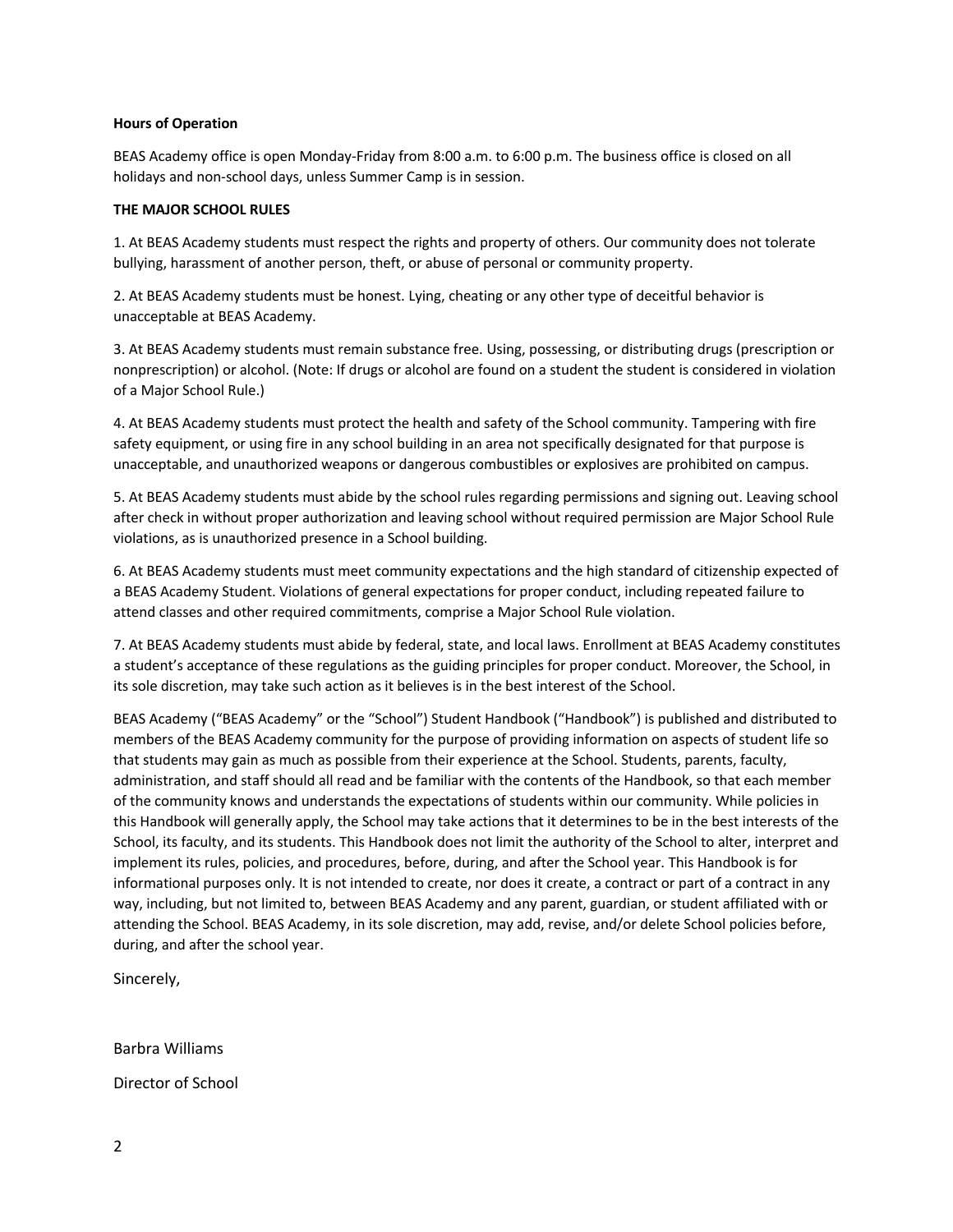**Left Blank Intentionally**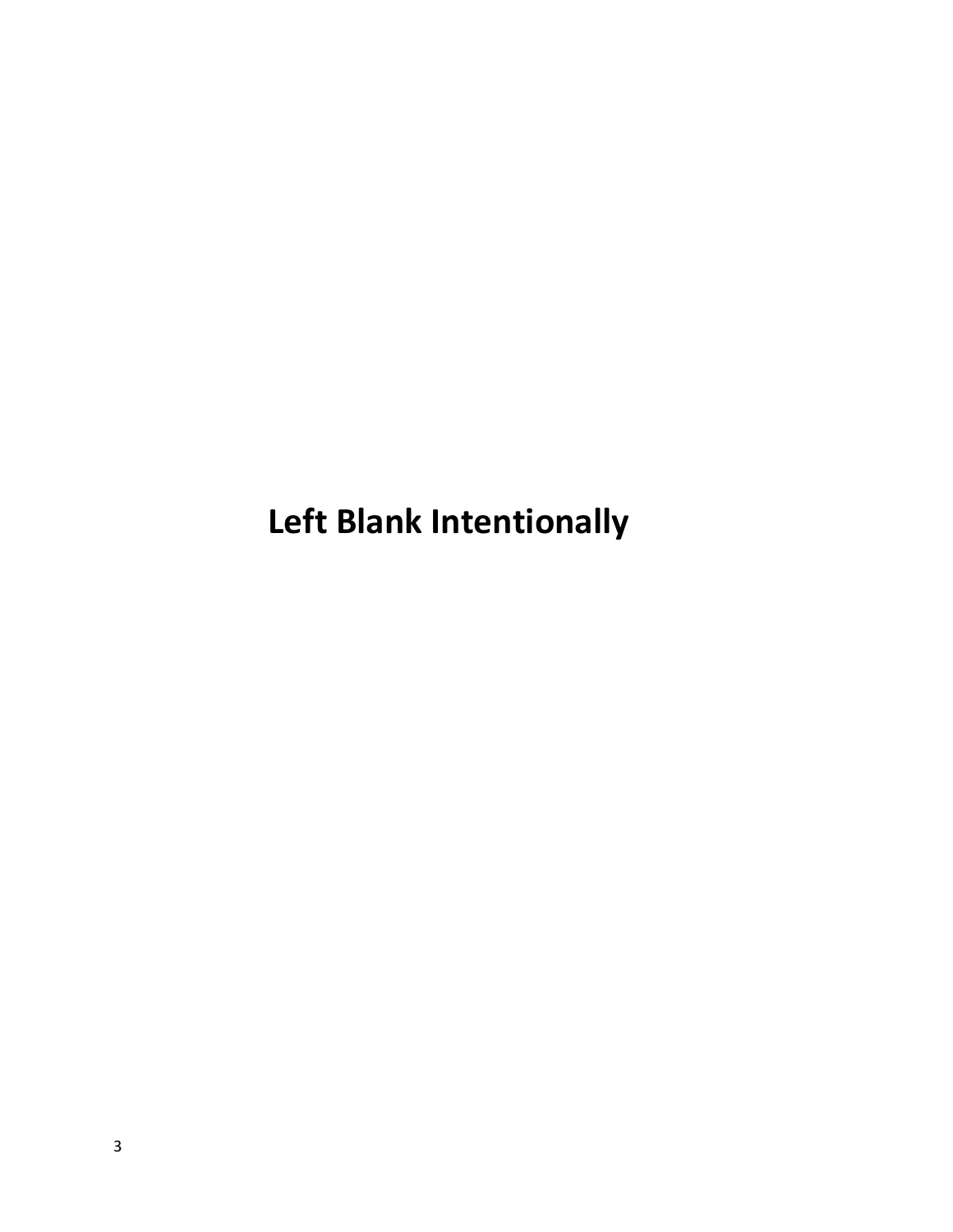## **TABLE OF CONTENTS**

## The items in this handbook have been arranged in alphabetical order for easier reference

## and not in order of importance.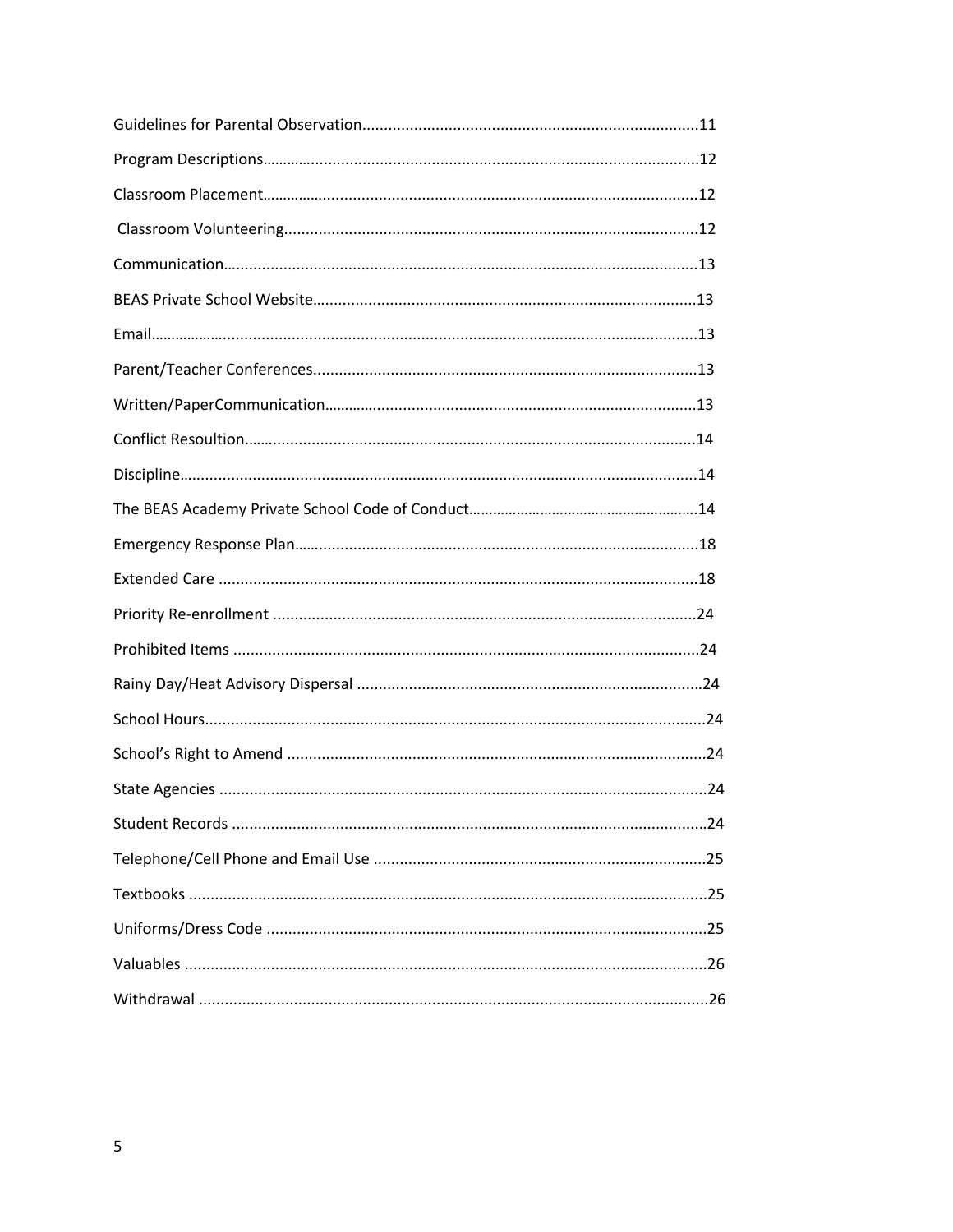#### CONTACT INFORMATION

BEAS Academy 6056 Rutland Drive Suite #10 Carmichael, CA. 95608 Office – (916) 349-8540 www.beasacademy.org

#### **STAFF EMAIL ADDRESSES**

Staff members at BEAS Academy all have their own school email address, which can be used to communicate with parents and students in a professional manner. If you wish to contact a staff member via email, please refer to our Faculty page on the BEAS Academy website at www.beasacademy.org or in the Gradelink parent portal.

## **ACCOUNTING**

#### **Discounts**

Discounts off the annual tuition payments are available under the following circumstances.

• Sibling Discount If two children from the same immediate family are enrolled in the program during the same school year, a 5% discount off the total annual tuition amount is available. If three children are enrolled, the discount is 10% and four children enrolled from the same family receive a 15% discount.

• Annual Pre-payment

Discount If the annual tuition payment for any or all children is paid IN FULL prior to June 1, a 3% prepayment discount is available. For children who register in the program after June 1, the pre-payment discount is ONLY available if the annual tuition amount is paid IN FULL at time of enrollment. Parents may not choose to pre-pay the annual tuition once the first monthly payment has been made. Annual prepayment of tuition can be paid by cash, check or money order only.

#### **Fees**

All fees are due immediately upon receipt of a bill from the Accounting Office. Fees may be paid by cash, personal or business check, money order, or credit card. BEAS Academy accepts, American Express, Discover, MasterCard, and VISA. Enrollment fees are due at time of enrollment, and these fees, once paid, are non-refundable and nontransferable from child to child. In addition to tuition fees, there are a variety of additional charges that can be placed on a student account. Extended Care charges, spirit shirts, and Lunch Bunch are just a few such items. Invoices for these additional services are sent out every two weeks and are due in full upon receipt.

#### **Invoices**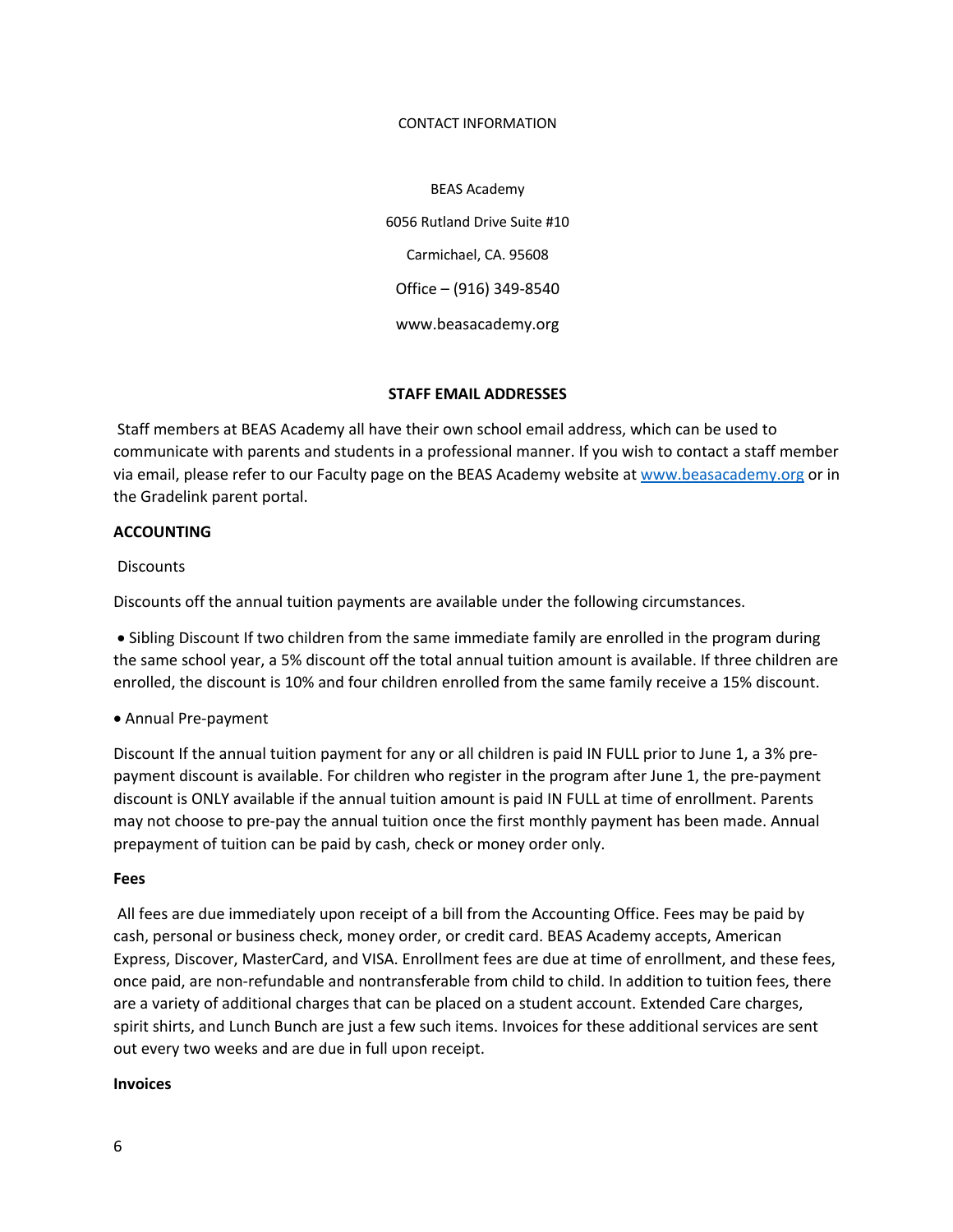The Accounting Office sends out invoices every month. Payment is due upon receipt of statement. Refer to the previous Fees and Discounts sections for information on payment methods. A late fee of \$25.00 will be assessed on bills not paid within 10 days of bill date. Any questions regarding a statement can be directed to can be directed to the Accounting Manager at (916) 349-8540.

## **Payments**

Monthly tuition payments are due on the first of each month from June 1 through April 1. Tuition payments received after the 10th of the month (regardless of what day the 10th may fall) will be charged a late fee of \$25.00. If tuition/invoices should be more than 45 days late, the student will be unable to attend class until account is paid in full. Should the student/family account become delinquent (i.e., tuition, Lunch Bunch, Extended Care, spirit shirts, field trips, etc.), students will not be allowed to attend class parties, kindergarten, field trips, etc. Should an account be terminated due to non-payment, it will be turned over to a collection agency or legal services. Non-sufficient funds: if two checks are returned by parent's bank, parent must pay the remainder of the school year by "CASHIER CHECK" or CASH only.

## **ADMISSION POLICY**

BEAS Academy does not discriminate on the basis of race, color, or sex, national and ethnic origin in administration of educational policies, and other school administered programs. The administration has the right to determine whether current students may re-enroll. This decision will be determined after careful review of a student's academic and behavior during the course of the academic year. Education is a partnership. The parent is the primary educator, and the school supports the parent in this endeavor. However, if in the view of the administration, there is a breakdown in this partnership; parents may be asked to remove the child from the school.

## **ADMISSION REQUIREMENTS**

New families interested in enrolling their child(ren) at BEAS Academy must first complete an Online Application for Admission. Once all relevant documents have been received by the Admissions Office, the application is submitted to the Application Committee for consideration. Accepted applicants will be notified within five days of receipt of the completed application and all relevant documents. New students must also provide a copy of their birth certificate and a completed Emergency/Immunization card. More detailed information about this card can be found under the section Health/Immunization Records. New students may be asked to participate in a "shadow day" prior to admission at the discretion of the Application Committee. Existing students are always given priority enrollment consideration from one year to the next during the designated priority enrollment period only. An enrollment fee is due at time of reenrollment, and this fee is non-refundable and nontransferable.

## **ANIMALS**

No animals are allowed on campus for the safety of all the students at school unless permission has been obtained from the school director.

## **ATTENDANCE**

Regular attendance is a key to academic success and is the responsibility of both the parents and students. Since much of the schoolwork completed in the classroom (i.e., discussions, participation, in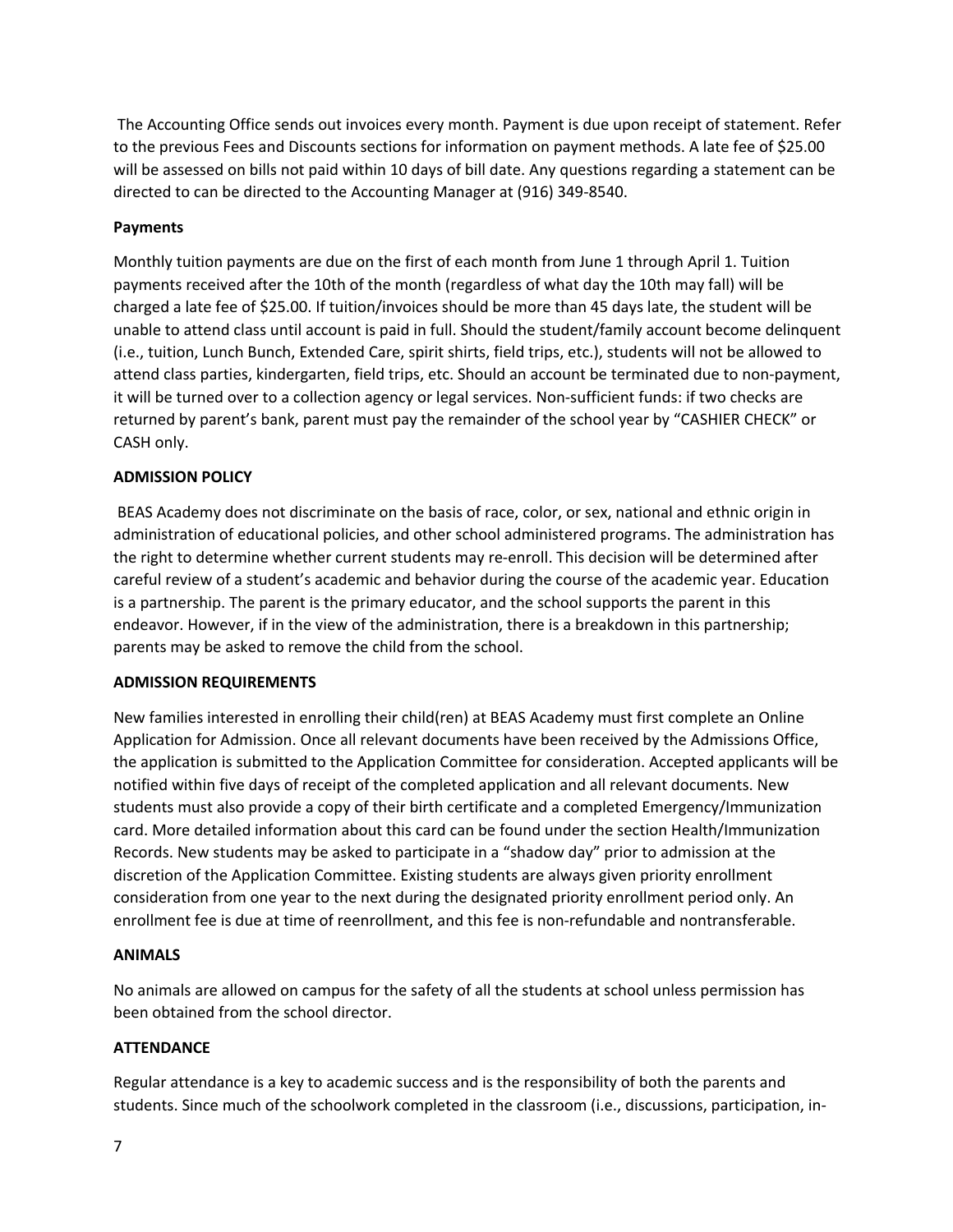class projects, etc.) cannot be made up, students should remain out of school only when necessary. Every attempt should be made to schedule appointments and vacations around the school schedule to minimize the impact on your child's academic experience. Refer to the absence policy regarding makeup work. If your child should ever resist going to school, acknowledge his/her feelings. Encourage your child to talk about it. Proceed to school. Talk with the classroom teachers about the problem, preferably outside of normal school hours. Share as much information as possible. Together, we should be able to identify the basis for your child's loss of confidence in school. Allowing your child to stay home will not solve the problem or address the issue.

## **Absences**

If your child is not going to be at school for any reason, it is necessary to call BEAS Academy front office at (916) 349-8540, and report the child's name, grade level, and nature of the absenteeism. A child who arrives after 12:00pm or is picked up for the remainder of the day prior to 12:00pm will be considered absent for one full day. This absence will be counted in the cumulative total number of absences for that student for the academic school year.

## **Late Arrival/Tardy**

A little late is too late! Children who arrive after the scheduled start time for their classroom are required to first stop by the front office and fill out a tardy slip. These slips are then sent with the student into the classroom. When students are tardy, it not only affects them; everyone else around them is disrupted as well. The number of times your child is tardy each quarter will appear on the Progress Report. Since tardiness interferes with a student's progress and is a distraction to the class, it should be avoided. Six tardies in a quarter may result in a meeting with the school director, the parents, and teachers to discuss this problem. Excessive tardiness will result in a SNAP (Student Needs Action Plan) Form being issued to the student.

## **Early Release**

If a situation arises where you need to retrieve your child(ren) before their regularly scheduled dismissal time, you must stop into the front office first and sign the Early Release Dismissal Log. Only at that time will your child(ren) be called from the classroom. Please do NOT call the front office while en route to the campus to try to expedite the process. This places an unnecessary burden on the administrative staff members, who may be attending to other duties. A child who leaves after 12:00pm for any reason will be considered absent for one half (1/2) day. This absence will be counted towards the cumulative total number of absences for that student for the academic school year.

## **AFTER-SCHOOL DISMISSAL**

BEAS Academy dismissal procedures provide for an easy, convenient, and expedient way to disperse children at the end of the school day. Detailed instructions regarding after school dismissal are provided to every family prior to the start of the school year. It is vitally important that parents abide by these procedures whenever picking up children at their regular dismissal time. If you are picking your child up before 3:00pm, you must sign your child out on the classroom assigned sheet with your FULL name and the time of departure. Do not park along the curb in front or on the side of the school in such a way that impedes other parent's ability to drive through the dismissal line. Once dispersal has started, please do not get out of your car for any reason unless parked in a designated parking spot. Please direct any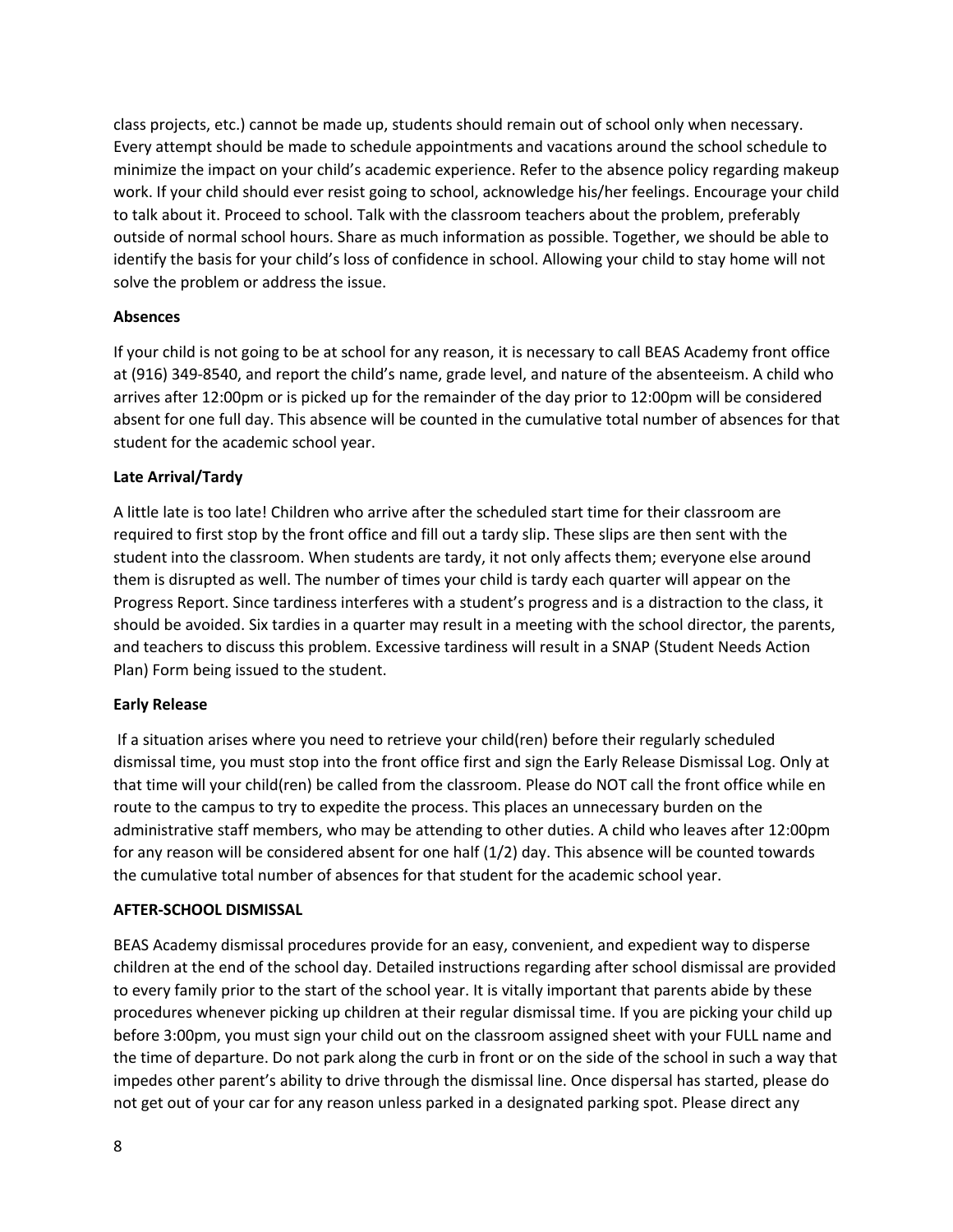questions about dismissal to the front office. Any student that is not picked up by the end of dispersal will be sent directly to After Care and billed accordingly.

## **Missed Assignments/Tests**

When the student arrives back at school after an absence, it is the student's responsibility to check with the teacher(s) concerning schoolwork missed during this time. A student will have one day for each day absent, plus one extra day, up to a total of five days, to turn in missed assignments and class work that were assigned on the day(s) missed. (Previously assigned work is due on the day the student returns to school.) Missed quizzes and tests must be scheduled with teacher(s) and taken within the same time frame. Some assignments and tests cannot be made up due to the nature of the work. Assignments, class work, tests, and quizzes not made up in the allotted time will result in the student receiving a zero for the missed work.

## **Perfect Attendance**

A student will be considered for the Perfect Attendance Award only if they have attended every school day and have received three or less tardies.

## **Temporary Absence from Group**

Anytime a student is temporarily absent from the group activity area, a yellow sticky tab is placed by the student's name. When the student returns to the group activity area, the yellow sticky tab is removed. The staff member taking the student from the group will also write the student's name on a yellow sticky note and carry it with them until the student returns to the group.

## **BACKPACKS/BOOK BAGS**

All students are required to bring a backpack/book bag to school every day.

## **BIRTHDAYS/CELEBRATIONS**

Birthdays are special! Children are invited to celebrate their birthdays by bringing treats to share with their classmates. Please refer to the Food section of this handbook for proper procedures regarding distribution of treats on campus and what types of foods are allowed.

## **Birthday Parties/Invitations**

Private birthday parties are best held on non-school days. Please do not schedule a private party immediately following school unless every child in the class has been invited. Birthday party invitations or thank you notes may not be distributed in the classroom. We ask that you distribute invitations outside of school to prevent any hurt feelings. Individual invitations may be mailed directly to the families using the Family Directory. We also ask that any gift exchange be done privately.

## **Special Celebrations**

In addition to birthdays, we learn and discuss about a variety of holidays throughout the year. Special attention is usually given to Halloween, Thanksgiving, Columbus Day, Hanukkah, Christmas, Kwanzaa, St. Patrick's Day, MLK Day, Valentine's Day, President's Day, Memorial Day; and Mother's and Father's Day. Students may celebrate some holidays with classroom parties to commemorate the occasion. Siblings are not allowed at the classroom parties. Only students enrolled in that classroom may attend. Students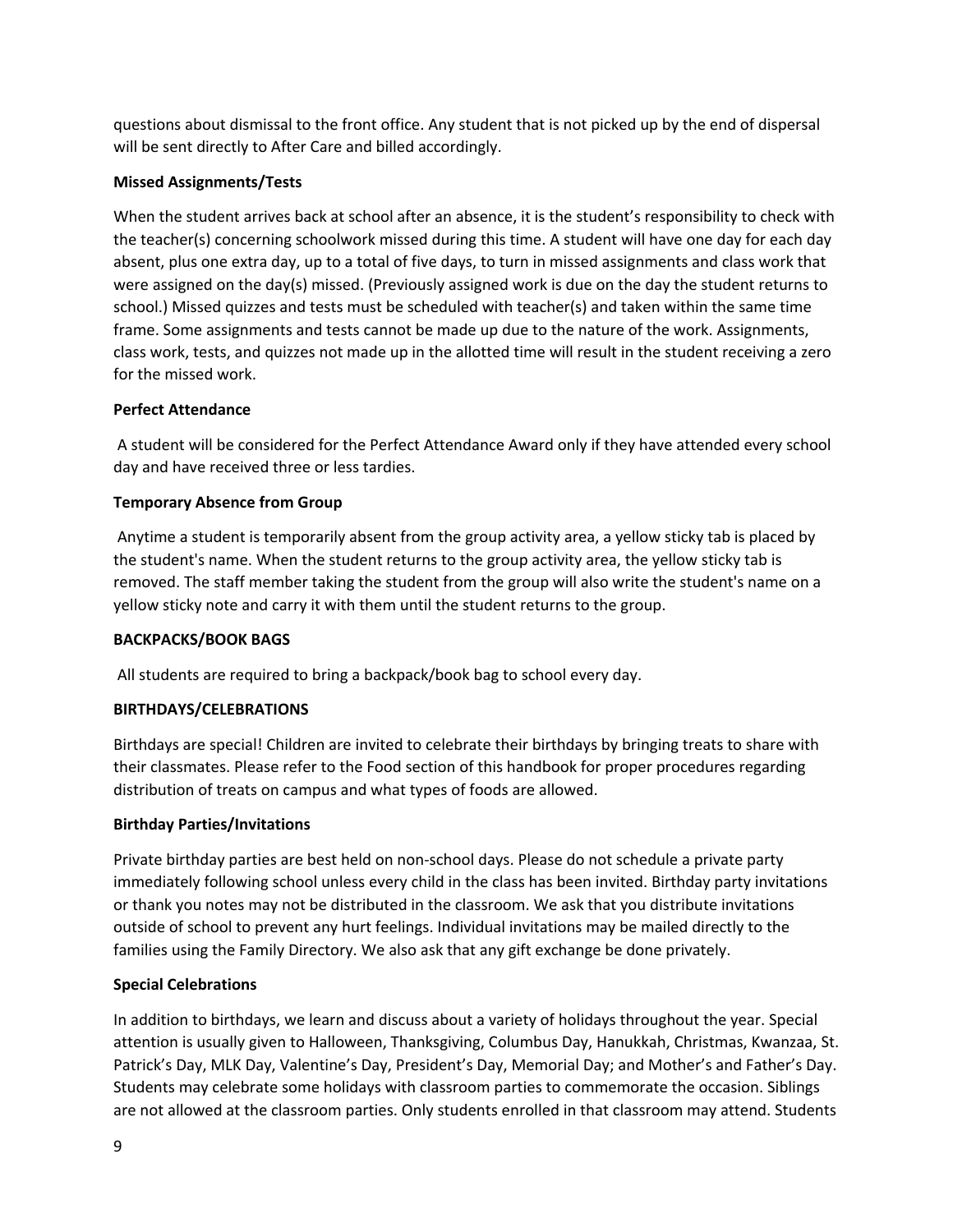may host parties and/or learn more about the traditions of these special days. Please check with your child's classroom teachers to find out more information about party days and volunteering time in the classroom to assist with such an occasion. To minimize disruption to the academic schedule, classes may only celebrate these occasions at the end of the school day, starting no earlier than 1:30pm.

## **CAMPUS**

BEAS Academy is situated in the residential community of Fair Oaks, CA (Sacramento County) on the grounds of Crossroads Christian Fellowship. We first opened in January 2021. We have indoor and outdoor classroom space, a multi-purpose room (cafeteria and indoor recess), playground, and school yard.

## **Administration Office**

The Administration Office is located at 6056 Rutland Drive Carmichael, CA 95608. The Administration office houses Admissions, the School Director's Office, Health & Records, Accounting. Any comments, questions or concerns should be directed to the front office and the school director.

## **Classrooms**

The campus is divided into two main sections: Kindergarten and Elementary School. While each section is overseen by the school director, different governing bodies provide rules and regulations. Additional information about government offices can be found in the handbook. Elementary school classrooms will be given individual bottles of drinking water and common area restrooms for student use.

## **Library**

Our library currently contains over numerous volumes available for student and staff use. Our elementary classroom has a scheduled time each week to check out library books.

## **Lunch Counter**

The Lunch Counter handles the distribution of our lunch program, and offers hot lunches at an additional cost. Detailed information about food services can be found under the Food section.

## **Multi-Purpose Room**

Our Multi-Purpose Room (commonly referred to as the MPR) is scheduled for a wide variety of events throughout the school year. This space is also used for many after-school programs and extracurricular activities.

## **Outdoor Classroom**

Our Outdoor Classroom is an area designed for hands-on learning in a natural environment.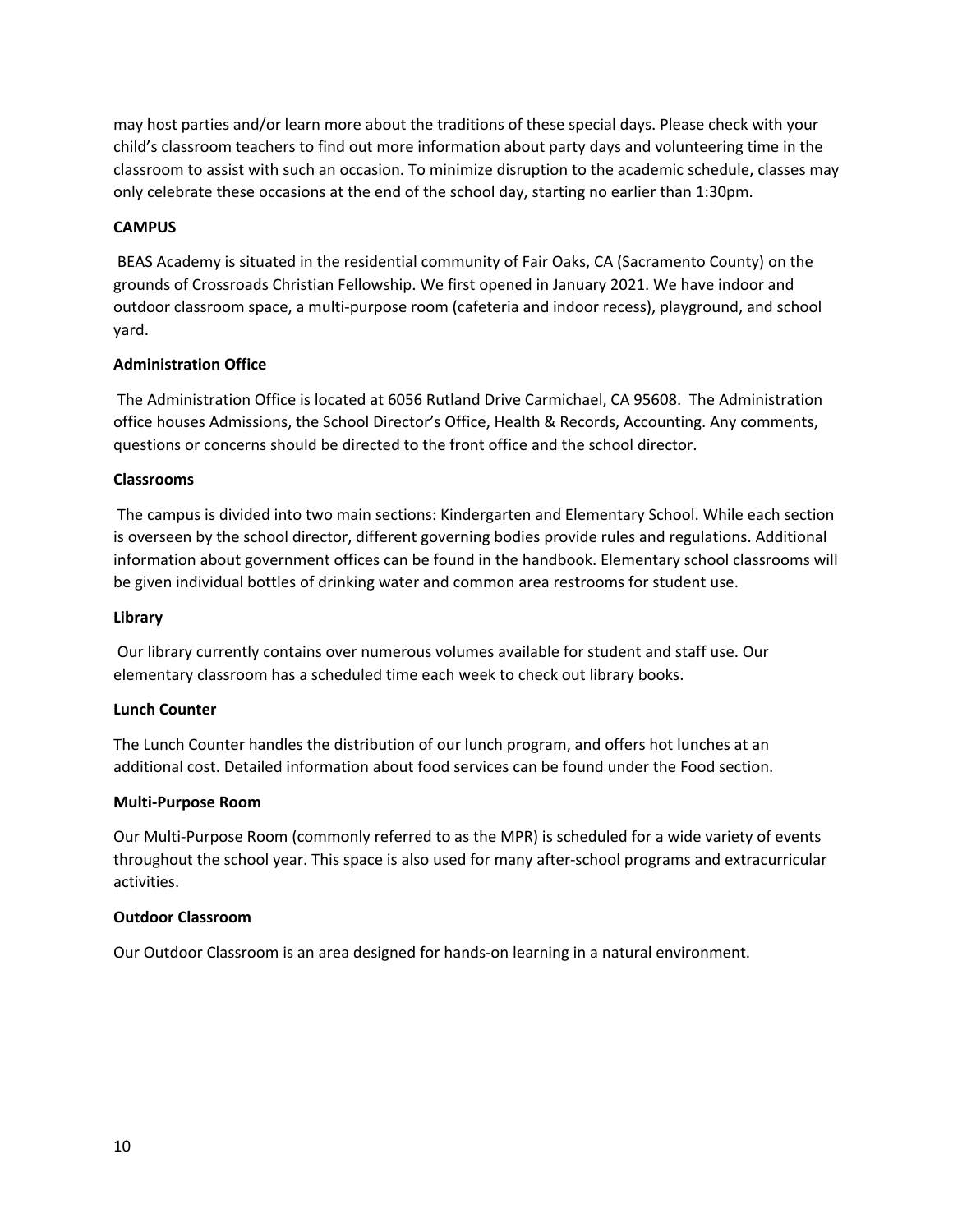## **Parking**

The campus has limited parking for parent use. If the parking lot in front of our school is full, additional parking can be found in the, north of our facility. It is illegal for parents to park along fire lane curbs (painted in red), or along the south fire lane on the property. Parking in either of these locations at ANY time could result in a parking ticket, payable to the Sacramento Sheriff's Department.

## **Guidelines for Parental Class Observation:**

• After 8:30am all visitors must leave the classrooms to allow classes to conduct morning activities. Any visitors remaining on campus must sign in and obtain a Visitor's Pass from the front office.

• There is a limit of two parents observing in the classroom at a time unless otherwise specified by the classroom teacher. Visitors are asked to sit at the perimeter of the classroom unless otherwise directed by the teacher. This enables the teachers to teach and establish a rapport with the children and minimizes disruption to your child's education.

• Parent volunteering is encouraged, however. Any parent who would like to volunteer in class should offer their time and/ or expertise to the teacher. Please only help the teachers at their request.

• The first month of school will be challenging and exciting for children, teachers, and parents. The implementation of our plans will be adjusted to meet the needs of the children as the days unfold. The children will feel a sense of routine after this initial adjustment period.

• Please allow teachers to observe and monitor children on the playground without disruption. If you need to meet or talk with a teacher, schedule an appointment at another time so they can properly supervise the children on the playground.

• Siblings are not allowed in the classroom when observing.

## **Program Descriptions**

## After School Program

The After- School Program is provided for all K-6th grade students at our school site. Our after-school program staff is committed to providing every child with interactive, highly engaging activities to meet the needs of the whole child and create positive creative learning environments. Our program is designed to provide enriching varied activities through high quality care. The idea is that your child participates in indoor & outdoor games, art, crafts, music, play, math, science, cultural awareness, completing homework, snack time, friendship building and fun, fun, FUN!!!

## **CLASSROOM PLACEMENT**

A child's final placement in the classroom is the determination of BEAS Academy. If you are new to BEAS Academy, your child's initial class placement will be based on actual age. Class placement for continuing students is based on both a child's age and teacher recommendations. All incoming students must be eligible, age-wise, before September 1 for the appropriate placement. Final placement of children entering our Elementary school programs is decided by input from the teachers (current and upcoming grade level), school director, and admissions director. Many factors are considered when placing a child, including but not limited to academic ability, social skills, teacher/student personalities, and classroom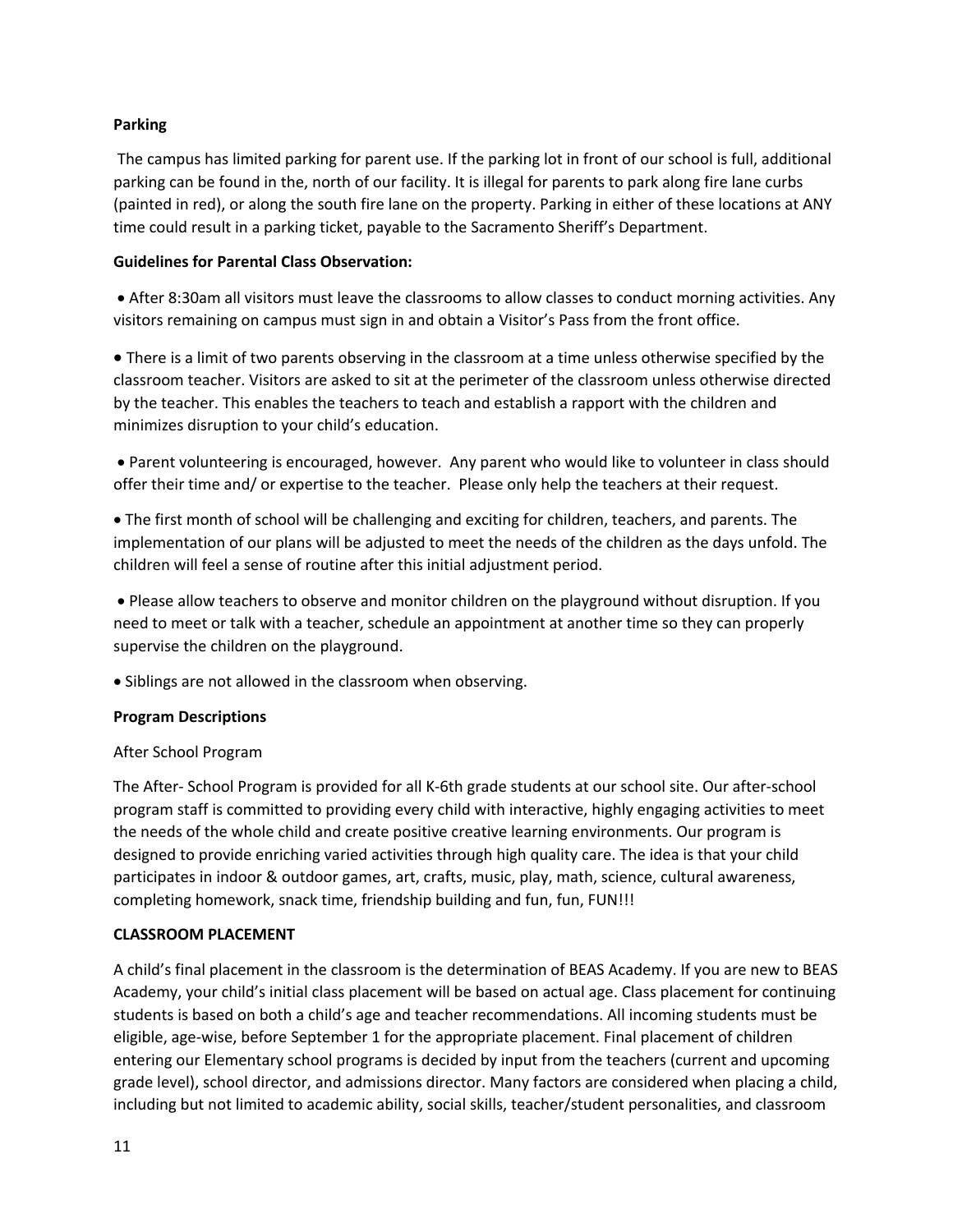dynamics as a whole. Please remember that our interest as an educational institution is to provide the best educational experience for your child, both academically and socially.

## **CLASSROOM VOLUNTEERING**

BEAS Academy believes in parents being active in their child's education. We appreciate your participation in your child's classroom. Look for the Parent Volunteer Sign Up information from your child's teacher for specific times when volunteers are being requested. All parents wishing to volunteer at school must read and sign the Volunteer Guidelines at the start of the year. Please be certain if you are volunteering at school that you receive a Parent Volunteer Badge from the front office. Classroom teachers are instructed to send all parents back to the office to receive a Parent Volunteer Badge. This enables us to provide a safe campus environment.

## **COMMUNICATION**

BEAS Academy firmly believes in keeping an open line of communication between the parents and staff. If there is ever a situation that you feel requires the attention of a teacher, office staff member, or the school director, please do not hesitate to communicate those feelings through the school director. Communication from the school regarding your child, school events, and other pertinent information is handled in the following of ways:

## **BEAS Academy Private School Website**

BEAS Academy website (www.beasacademy.org) provides a wealth of information about the school and curriculum expectations. A monthly Newsletter is also provided, detailing all campus-related events and is available for parents to view and/or download.

## **Email**

BEAS Academy provides parents email communication from the school, thereby eliminating most paper communication between the parent and school. Emails from the campus will be sent on a regular basis, providing continuous updates on events, student progress, and other vital information. School-wide emails are sent to all custodial parents.

## **Parent/Teacher Conferences**

Parents of children will schedule a parent/teacher conference with their child's teachers at the conclusion of the first and third quarters. Additional meetings are on an as-needed basis. Conferences may be scheduled at any time by contacting your child's teachers. Depending on the situation, the school director may be asked to be present. Notes may be taken at conferences by a BEAS staff member. Parents will receive a copy if notes are taken.

## **Written/Paper Communication**

Most pertinent information about your child's progress, campus events, and after school activities are sent home in email form. At times, some written information will be sent home as well. This information may be sent home with the student or mailed to the student's primary custodial household as listed. It is the parent's responsibility to keep informed of activities that pertain to their child.

## **CONFERENCES See the Communication section of this handbook**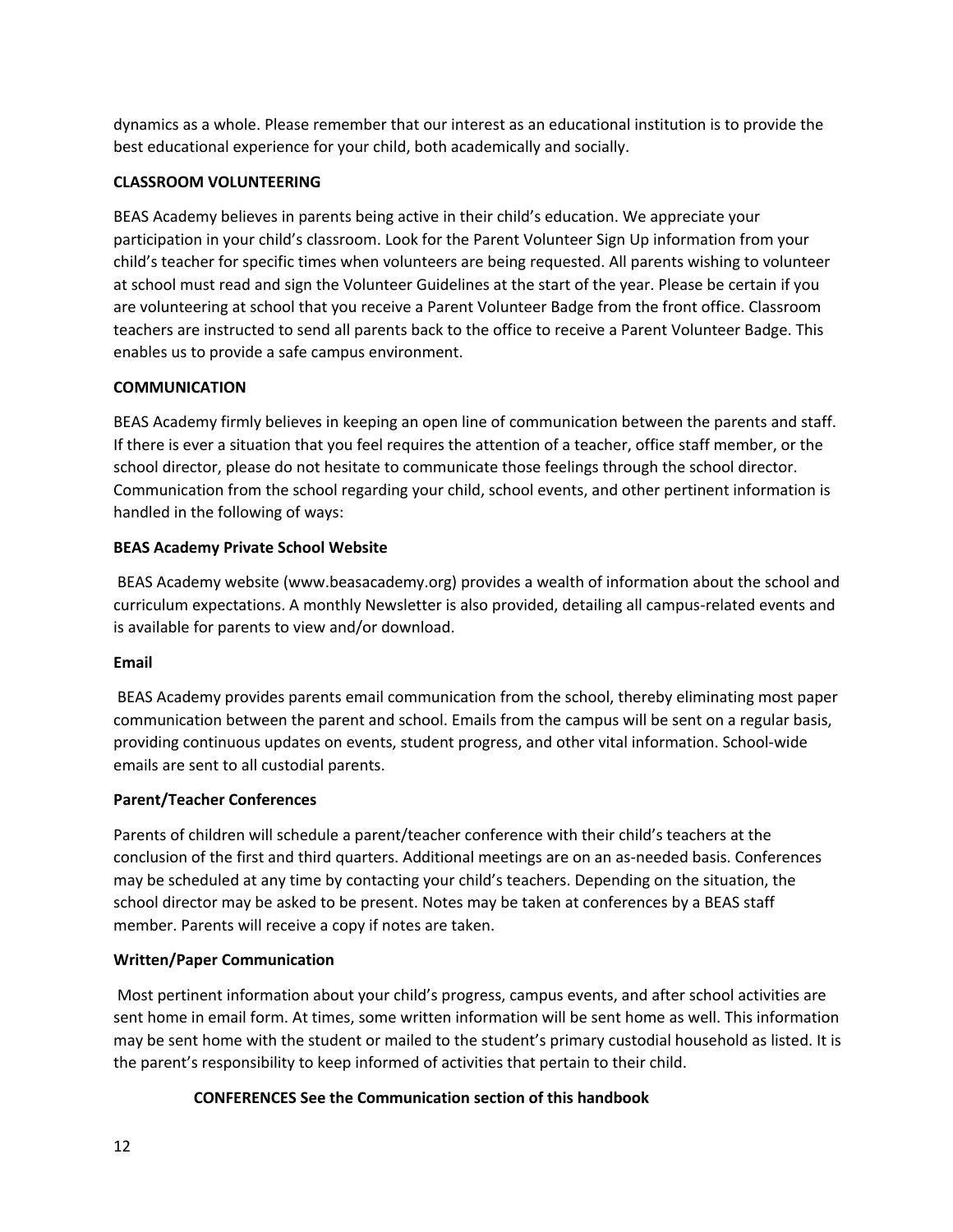## **CONFLICT RESOLUTION**

If a conflict occurs between two parties (i.e. parent, teacher, student(s)), the following measures should be adhered to in an effort to attain conflict resolution:

1. The parties should try and address the issue with each other in a respectful, calm manner.

2. If successful resolution of the conflict does not occur, the matter should be brought to the school director. The school director will then determine which parties need to be present at the meeting to attain successful resolution of the conflict. A meeting will be scheduled as expediently as possible, considering the schedules of the parties whose presence is needed to achieve resolution.

3. The meeting will occur, and a resolution shall be reached. BEAS Academy is comprised of a small, close-knit community of families. Like most families, there is not always agreement among members. As part of our family, we ask that when a conflict occurs, that it remains solely between the parties involved. Gossip, speculation, and rumors are hurtful to those involved and make for an unhappy family environment.

## **DISCIPLINE**

## **Goals**

The primary focus of BEAS Academy is on the academic success of every student. We seek to build within each child a love of learning, a sense of responsibility, self-discipline, a positive self-image, and respect for others. Students are expected to make positive behavior choices that promote their safety, the safety of others, and a productive learning environment.

#### **Philosophy**

School discipline is a collaborative effort by the parents, guardians, students, and staff. The focus of BEAS Academy's discipline policy is to promote positive behavior choices. However, mistakes are a natural part of growth. We help students reflect on errors in judgment and behavior and support them in learning how to make better decisions. We teach and model positive behavior including listening, cooperation, and mutual respect. We encourage students to make independent decisions and act responsibly when making those decisions. When this occurs, we believe that a very positive and productive learning environment will result, enabling students to strive for excellence.

## **General School Expectations**

1) Be respectful 2) Be safe 3) Be prepared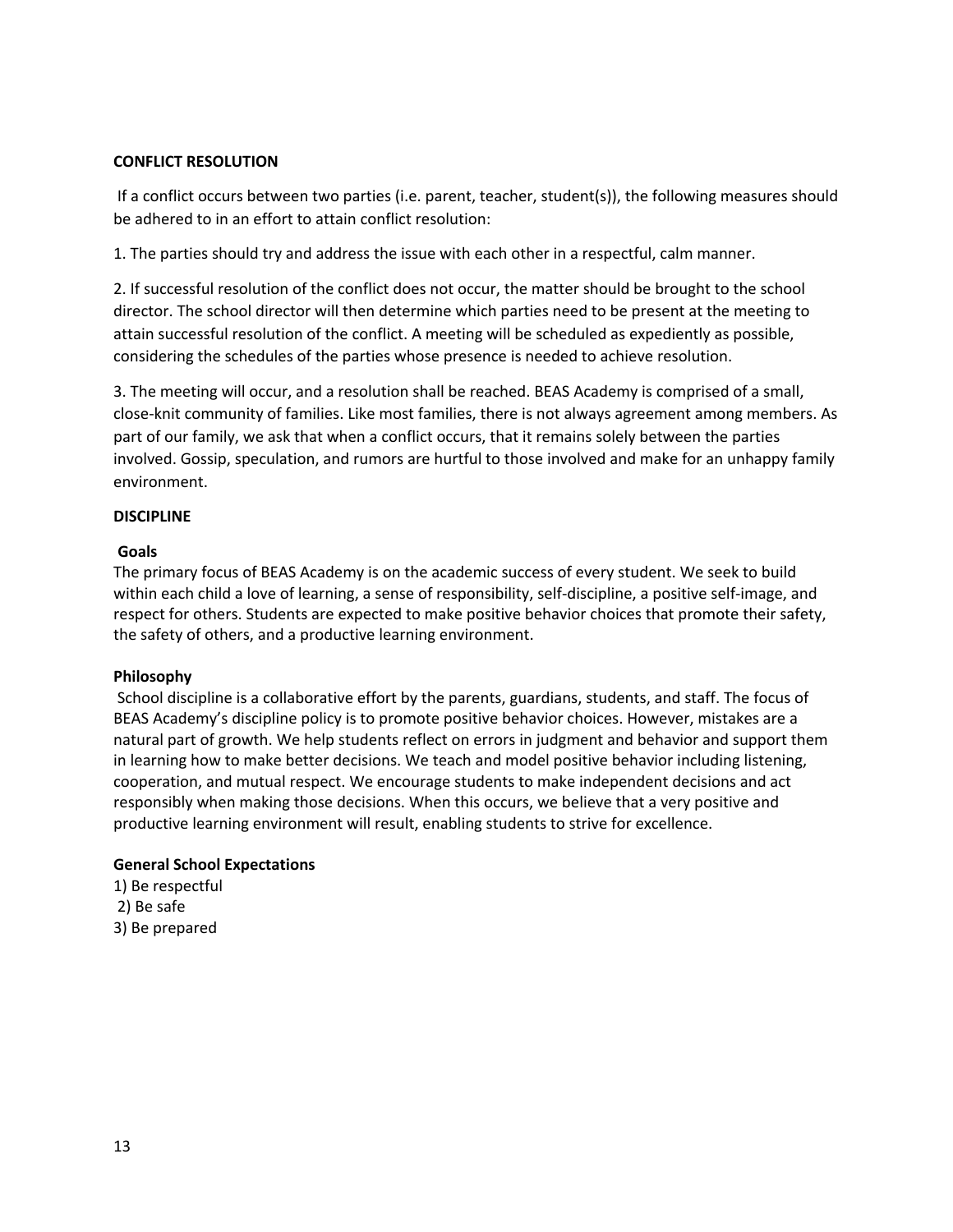## **Positive Behavior Acknowledgement**

BEAS Academy faculty and staff has implemented the following incentive as positive behavior reinforcement. The goal is to promote positive behavior that fosters an environment conducive to learning.

1) BEAS Bucks: Beas Bucks are awarded to a student by any staff member for positive behavior. Students may receive Beas Bucks for listening to the teacher, sitting quietly, playing nicely with others, being polite, being helpful, helping to beautify the campus, or for any other positive act.

2) Character Counts: Once a month a student is chosen from each class as the Character Counts student and can earn this recognition for consistent positive behavior. A picture will be displayed of Character Counts student on the bulletin board.

3) Classroom Acknowledgement: Teachers may also have their own daily and/or weekly reward systems.

## **Disciplinary Actions**

While most students consistently observe these standards and behave safely and appropriately, there are times when misbehavior warrants intervention and consequences. Teachers and other staff use a variety of classroom and behavior management strategies to address such behavior. When these strategies are not successful in changing that behavior and/or serious incidents occur, it is necessary for additional action to be taken. The following outline the disciplinary actions.

## **SNAP Notices (Student Needs Action Plan)**

Students who engage in misbehavior or fail to complete class assignments may receive a SNAP Notice from the classroom teacher. Teachers will make contact with the parents/guardian when a SNAP Notice has been given to the student, if a parent/guardian can't be reached then a copy of the SNAP Notice will be mailed. All SNAP Notices will be available in Grade-link. Students will receive SNAP notices from a teacher for the following, but are not limited to:

1. Disobeying established expectations of the classroom, cafeteria, playground, restroom, or hallways.

- 2. Failure to complete assignments
- 3. Displaying disrespect toward staff or students
- 4. Inappropriate language
- 5. Minor theft
- 6. Cheating
- 7. Lying

Every three SNAP Notice received by a student will earn the student an assigned detention. After a student has received 2 detentions on the next SNAP Notice that student is referred to the Assistant Principal. If a student does not follow the expectations during the detention the student will be assigned another detention. SNAP notices will start over at the beginning of the next nine weeks.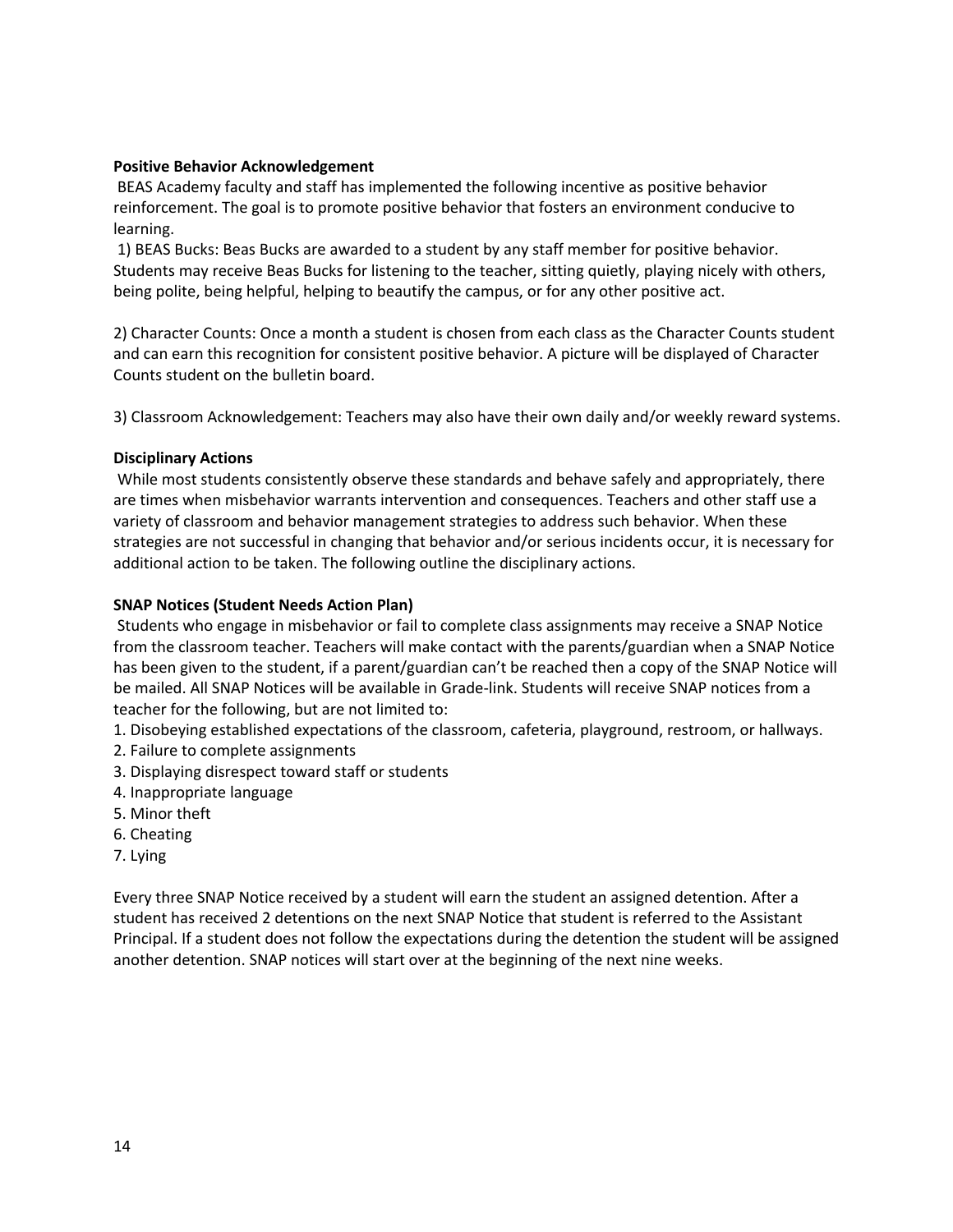## **Behavior Expectations Defined**

Classroom Behavior - students are expected to listen and follow all teacher directions and expectations. **Possible Consequence: Behavior Management, loss of recess, behavior essay, or detention.**

Behavior in the Hallway All students are to walk quietly in an orderly fashion through the hallways at all times.

#### **Possible Consequence: Behavior Management, loss of recess, detention.**

Behavior in Restroom Students are expected to respect the rights of others and act responsibly in the restroom. Any misuse of toilet paper, soap, defacing of restroom facilities constitutes destruction of property.

**Possible Consequence: Behavior Management, Loss of independent restroom privileges, loss of recess, in school suspension, out of school suspension.**

Behavior in Lunchroom The lunchroom should be a safe, comfortable, inviting, and clean environment. Students are expected to follow directions the first time, they must keep voices low, stay seated unless given permission to move by an adult, and practice good manners. **Possible Consequence: Verbal warning, moved to assigned seat, or loss of recess**

Behavior on Playground When on the playground students must follow directions the first time, use the playground equipment responsibly, and be respectful to students and staff. **Possible Consequence: Verbal warning, loss of recess, Behavior Management Notice will result in a conference with vice principal.**

#### **Behavior during School Supported Activities/Field Trips**

Students are expected to conduct themselves in a respectful and responsible manner during school sponsored activities, programs, and field trips. Behavior expectations are consistent with school policies. **Possible Consequence: Behavior Management, removal from activity, loss of recess, in school suspension, exclusion from future activities, suspension.**

#### **Aggressive Behavior**

This includes: play fighting, pushing, wrestling, hitting, punching, shoving, kicking, slapping, spitting, or throwing harmful objects, etc. Involving two or more people. This is any form of physical confrontation. **Possible Consequence: Referral to vice principal, conference with parent/guardian, loss of recess, detention, in school suspension, suspension, expulsion.**

#### **Inappropriate Use of Technology:**

BEAS Academy will follow strictly our policy on inappropriate use of technology. **Possible Consequence: Call parents/guardians, loss of technology for extended amount of time, loss of recess, detention, in school suspension.**

## **Physical Attack/Fighting with Staff or Fellow Students**

This is any aggressive physical battery on staff members or person. This includes any physical contact in an aggressive manner with intent to do harm and jeopardizes the safety of a class, student, or staff member.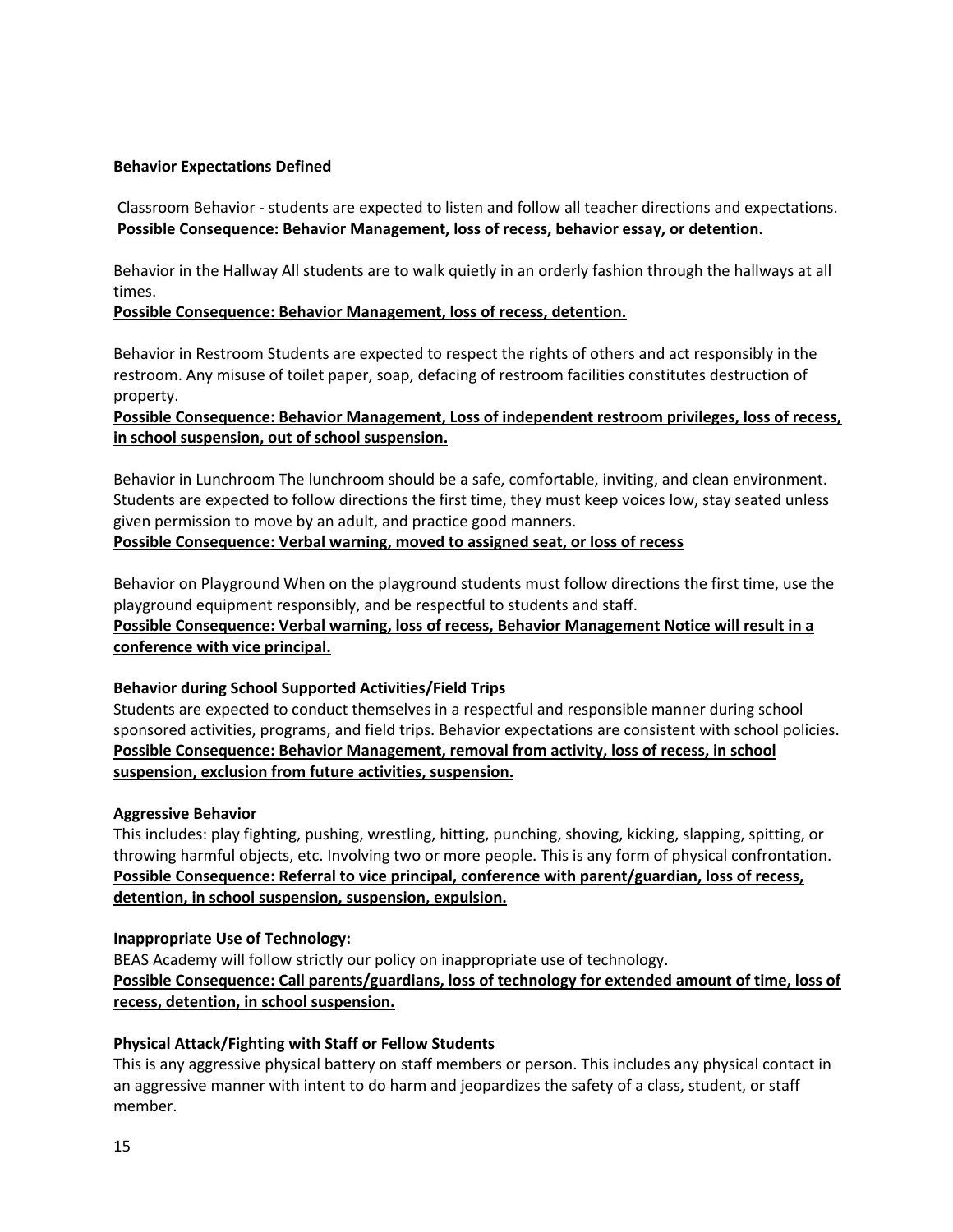## **Possible Consequence: Referral to vice principal, parent/guardian conference, detention, in school suspension, suspension, expulsion**

## **Threats and/or Verbal Abuse**

This includes any overt or implied verbal or physical threat. Examples are, but not limited to, telling someone that you will hurt/kill them whether in jest or not, any conversation where physical harm is suggested to hurt someone, or suggesting property destruction, and the like.

**Possible Consequence: Parent/guardian conference, loss of recess, detention, in school suspension**

#### **Teasing, Verbal or Non-Verbal**

Some examples verbal would be name-calling, put downs, making fun of the way a person talks or walks, making fun of the way a person dress. Non-Verbal examples would be making faces, drawing inappropriate, pictures, and inappropriate hand gestures.

**Possible Consequence: Referral to vice principal, write a personal apology, loss of recess, in school suspension, suspension**

## **Inappropriate Language/Gestures**

This is the use of profanity, obscene language, or gestures, which are not acceptable in school or on school grounds. All students and staff are entitled to an environment free from profane, hateful, racist, prejudice or obscene language and gestures. **Possible Consequence: referral to vice principal, parent/guardian notification, loss of recess, in school suspension, suspension**

## **Insubordination/Disrespect**

This is willingly refusing to obey a lawful request of a staff member (e.g. principal, teacher, secretary, building services workers, bus drivers, etc.)

**Possible Consequence: Referral to vice principal, parent/guardian meeting, loss of recess, detention, in-school suspension, suspension**

#### **Destruction of Property/Vandalism**

This includes breaking, damaging, or defacing school or private property, including graffiti. **Possible Consequence: referral to vice principal, loss of recess, in-school suspension, suspension, restitution, expulsion, referral to law enforcement**

#### **False Fire Alarm**

False fire alarm is activating or causing the fire alarm to sound when there is no real evidence or sign of fire.

## **Possible Consequence: Referral to vice principal, loss of recess, detention, in-school suspension, suspension, expulsion**

#### **Weapons**

This is the unauthorized storing, possessing or carrying firearms, knives, or any other object (including look alike or pretend weapons) which could be used as a weapon.

**Possible Consequence: In-school suspension, suspension, expulsion, and report to law enforcement**

#### **Possession of Communication and Other Electronic Devices**

No electronic devices are allowed on school property (e.g. cell phones, handheld video games, other electronic devices, etc.)

**Possible Consequence: Confiscation of item, phone call to parents/guardians to pick up item, and conference with parents/guardians.**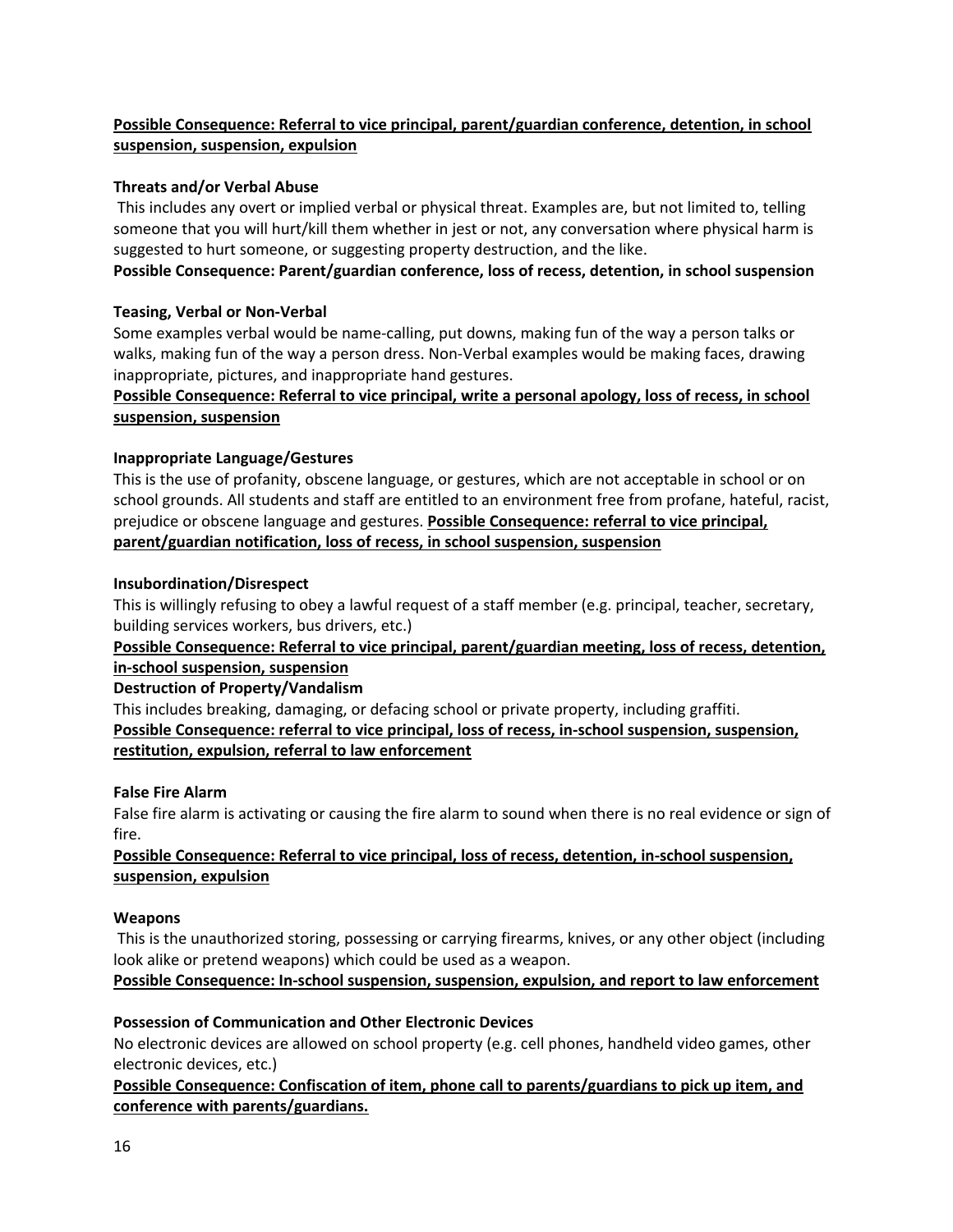## **Bullying**

Bullying is unwanted aggressive behavior among school aged children that involves a real or perceived power imbalance. The behavior is repeated over time. Bullying includes actions such as making threats, spreading rumors, attacking someone physically or verbally, and excluding someone from a group on purpose. Bullying is not a one-time occurrence and it interferes with the individual's school performance or participation.

**Possible Consequence: Conference with school counselor, conference with school counselor and AP, Loss of recess, suspension, and expulsion.**

**Please Note Principal/Assistant Principal have the authority to adjust punishment due to the evaluation of the circumstances surrounding the case or incident. Consequences may be increased in cases of repeat offenses. Suspension will be considered when behavior is disruptive and detrimental to the operation of the school. A good faith effort to contact parents or guardians will be made during the referral process.**

#### **EMERGENCY RESPONSE PLAN**

BEAS Academy has an 'Emergency Response Plan' to handle a wide variety of potentially dangerous and/or threatening situations on campus. Regardless of the type of situation that occurs, your child's safety is our utmost concern. Depending on the specifics of the situation, all persons on campus will either be evacuated to a safe location (evacuation) or kept on campus while securing the facility to prevent outside intrusion (lockdown). In the event of either occurrence, parents will be notified by telephone or other electronic communication to be completely informed of their child's status in the event of an emergency.

## **EXTENDED CARE**

Supervised Extended Care is available for parents who need an extended day environment. This program can be used on an as-needed basis or as an annual program. Drop-in fees are billed to the parents based on the following schedule:

After school care is available from 3:00 – 5:30pm at a rate of \$15.00 per day. A student may be enrolled in Extended Care for the entire school year. Enrollment in this annual program is required. A 10-Month Extended Care Enrollment Form must be completed to enroll in the program. Please check the front office for a form. A \$1.00 per minute fee will be assessed for any child picked up after 5:30pm. These fees will be billed separately from tuition. See the Accounting section for more information.

## **FAMILY DIRECTORY**

The Family Directory can be accessed through our Gradelink parent portal. Information provided within the Family Directory is for *personal use only*. Under no circumstances is the directory to be used for telephone or postal mail solicitations. Information shown in the directory is chosen by parents, and is considered strictly confidential. Reproduction of any kind, in any form, is *absolutely prohibited*.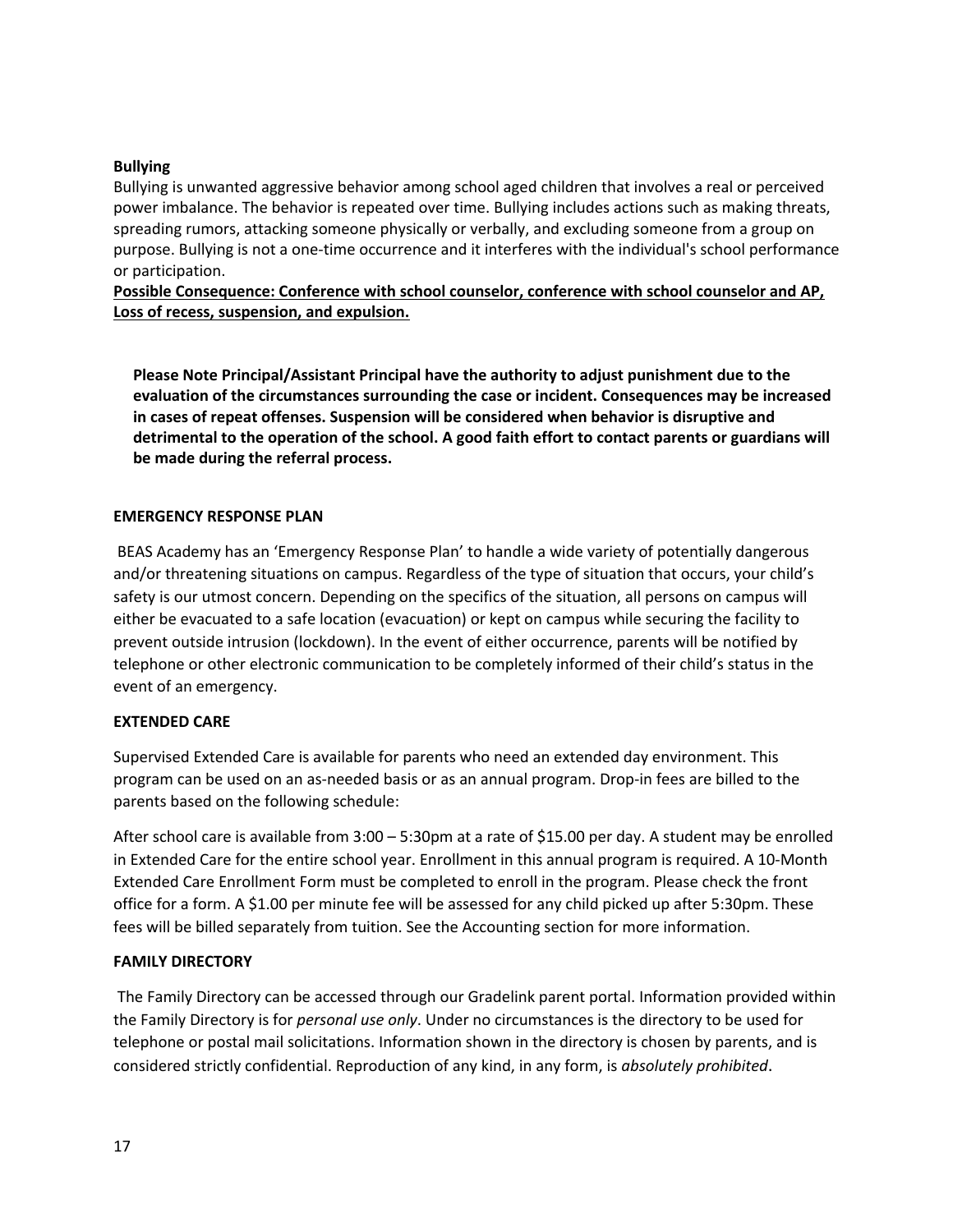## **FIRE DRILLS/LOCKDOWNS**

Fire drills are held at regular, monthly intervals throughout the school year. Lockdowns are held at regular quarterly intervals. These drills are held so that students, parents, and staff will be familiar with procedures in the event of a real emergency.

## **FOOD**

## **Lunches**

Participation in the lunch program and all payments are made directly to BEAS Academy. Participation information and pricing can be found on the school website. Refunds will not be given for missed lunches for absenteeism, or cancellations of any kind. The hot lunch meals are prepared in accordance with all State and Health Department regulations and provide a well-balanced meal with all food groups represented. Parents preparing sack lunches for children are required to be in compliance with regulation which states that either milk or 100% fruit or vegetable juice must be provided in the child's lunch. If you do not wish to provide milk or 100% juice, we must have a dated, signed written statement verifying your choice of a drink substitute on file in the Lunch Counter. A standardized form is sent out with Student packets, delivered during 'Meet the Staff Day' before the start of the school year. If a student forgets his/her lunch and has not ordered one, the student will be given a lunch. The lunch will consist of what is being offered through the hot options. A \$5.00 charge will be placed on your child's account.

## **Special Occasions**

Children celebrating birthdays or other special occasions are welcome to bring a special treat for their classmates. These items should be delivered to the classroom. If a student has a food allergy that precludes him/her from sharing in a party treat, the parent must provide a box of individual snacks for the child which the teacher will keep in the classroom for the student.

## **FRONT GATE**

Please note that the main gate will be closed between 8:30am and 3:30pm. All visitors will have to enter through the front office during these times in order to get to any other part of the campus. All visitors are required to sign in and put on a Visitor's Badge. All parents on campus after 9:00am need to come to the office and get a Parent Volunteer Badge. This policy is implemented to ensure the safety of all those on campus and allows us to determine who is on campus in the event of an emergency

## **Academic Grading Scale**

- 4. exceeding mastery on proficiency scale
- 3- mastery of skill on proficiency scale
- 2- partial mastery with some assistance on proficiency scale.
- 1- no success even with help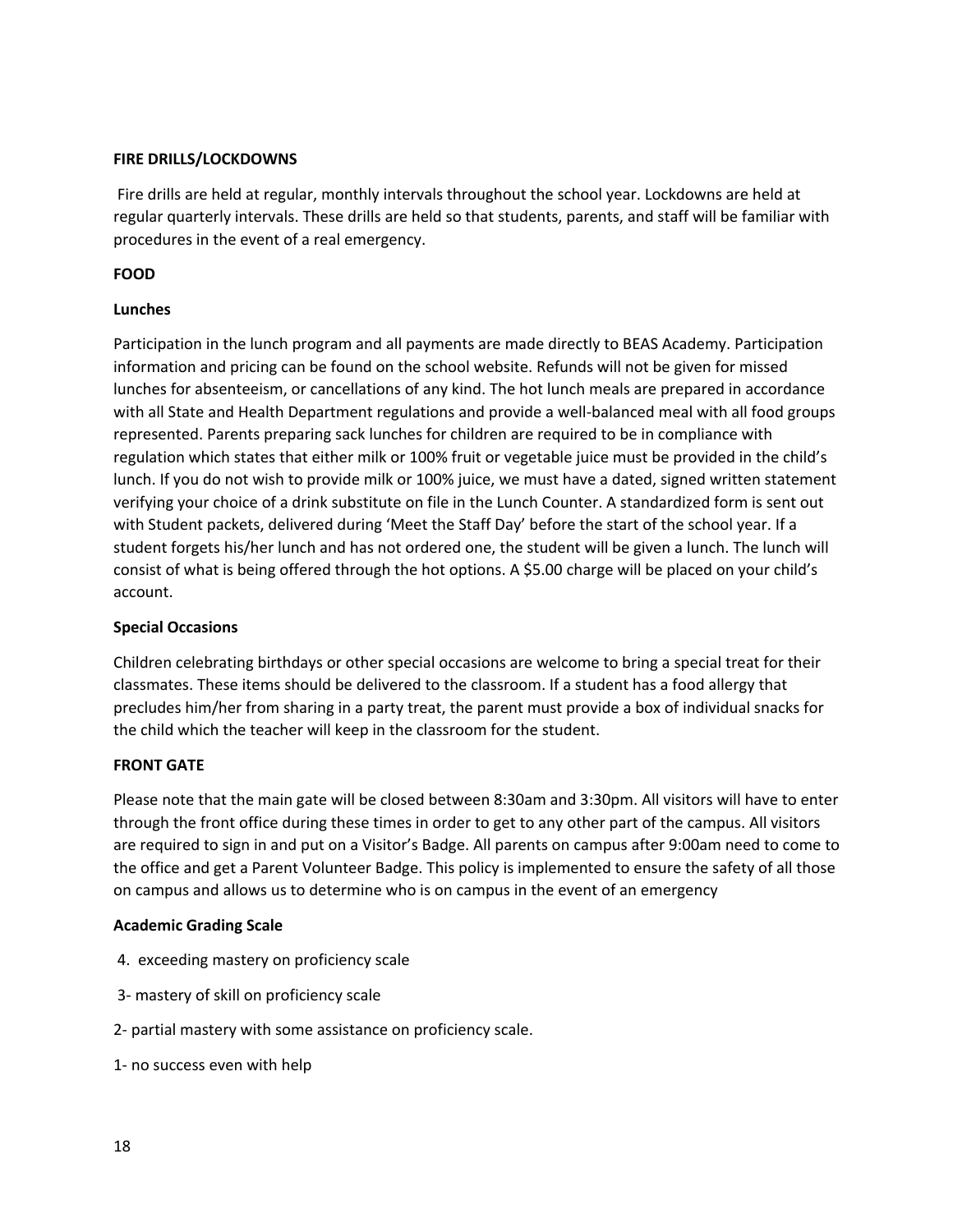## **Effort Grading Scale**

O Outstanding

G Good

N Needs Improvement

#### **3rd Grade (and above)**

Academic Grading Scale

Letter Grade Percentages

 $A+96.5-100.00$ 

A 92.5 - 96.49

A- 89.5 - 92.49

- B+ 86.5 89.49
- B 82.5 86.49
- B- 79.5 82.49
- C+ 76.5 79.49
- C 72.5 76.49
- C- 69.5 72.49
- D+ 66.5 69.49
- D 62.5 66.49

D- 59.5 - 62.49

F Below 59.5

BEAS Academy uses Gradelink student and parent portals as its online grading and records program. Assignments and grades can be viewed for all classes through this online portal.

#### **HEALTH/IMMUNIZATION RECORDS**

California state laws dictate necessary immunizations for children prior to entering an academic facility. These immunizations differ based on the age of your child, and most current information can be found in the front office, or on the California website. Children who are not properly immunized or have a pending doctor's appointment to receive necessary immunizations will not be allowed into the classroom. This is for the safety of all children and staff members. In some cases, immunization exemptions may be filed. These forms must be completed, signed, and on file in the Health and Records office. A completed "Emergency Information and Immunization Record Card" must be completed in its entirety and signed by BOTH parents and/or guardians. In addition to immunization information, this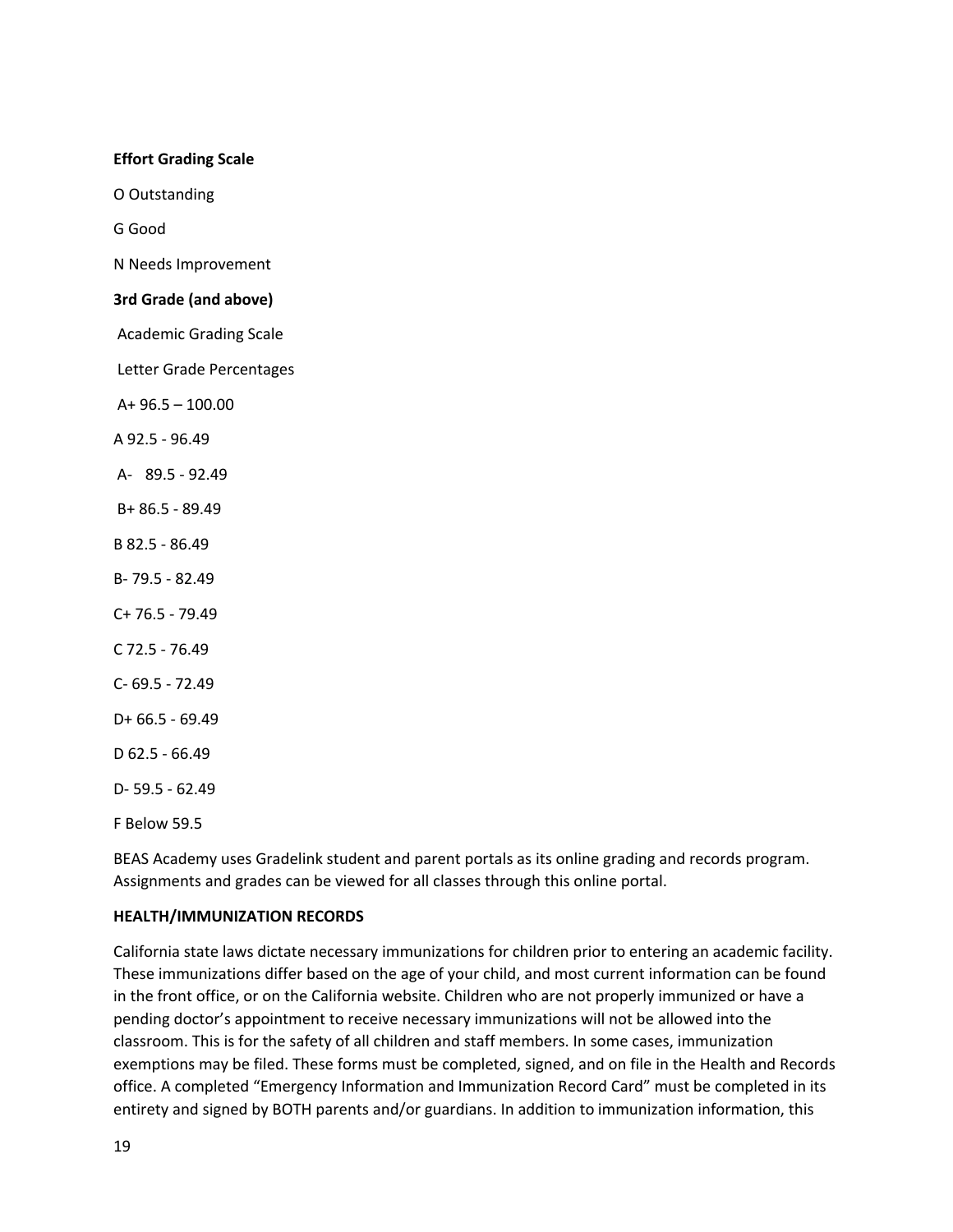card also requires parent contact information, at least two alternate contacts in the event of an emergency, and child allergy information. Students without a completed card on file prior to the start of school will not be admitted into the classroom.

## **HOMEWORK**

BEAS Academy recognizes the need for practice at home to improve academic skills. As such, students will be required to do homework. The homework assignments will vary in length and the content may vary from student to student based on academic ability and teacher discretion. The purposes for homework are:

- 1.To reinforce the skills taught in the classroom
- 2. To encourage the growth of student responsibility and initiative for their own progress
- 3. To provide parents an opportunity to participate in the child's scholastic growth
- 4. To develop awareness that studying (review for a test, reading assignment) is as valid an assignment as written homework

When applicable, nightly homework must be turned in to the teacher at the beginning of the day in which it is due. Homework not turned in at the beginning of the day will be considered late resulting in the lowering of one letter grade. To receive any credit, late homework not completed in lunch study hall, must be turned in at the beginning of the next day. If homework is not turned in the next day, no credit will be given.

## **Please refer to the Attendance section for polices regarding missed homework/tests due to student absence.**

## **ILLNESSES**

To preserve the health of all children and staff members, we ask that you not send a sick child to school. Small children are especially prone to infection because their immune systems are not fully developed. Just one sick child in the classroom places all other children at risk. If your child is absent due to illness, please call the BEAS Academy office at (916) 349-8540, and leave your child's name, room number, date, and reason for absence. This will enable us to inform necessary staff of your child's absence. Any child who has a fever should not be sent to school under any circumstances! A child who is listless or shows active signs of illness should also be kept at home. If your child has any of the following symptoms, please keep them at home until investigated further by a medical professional:

- persistent stomachache
- diarrhea
- vomiting
- deep or hacking cough, even if a fever is not present
- continuous runny nose
- yellowish or greenish mucus
- an undiagnosed rash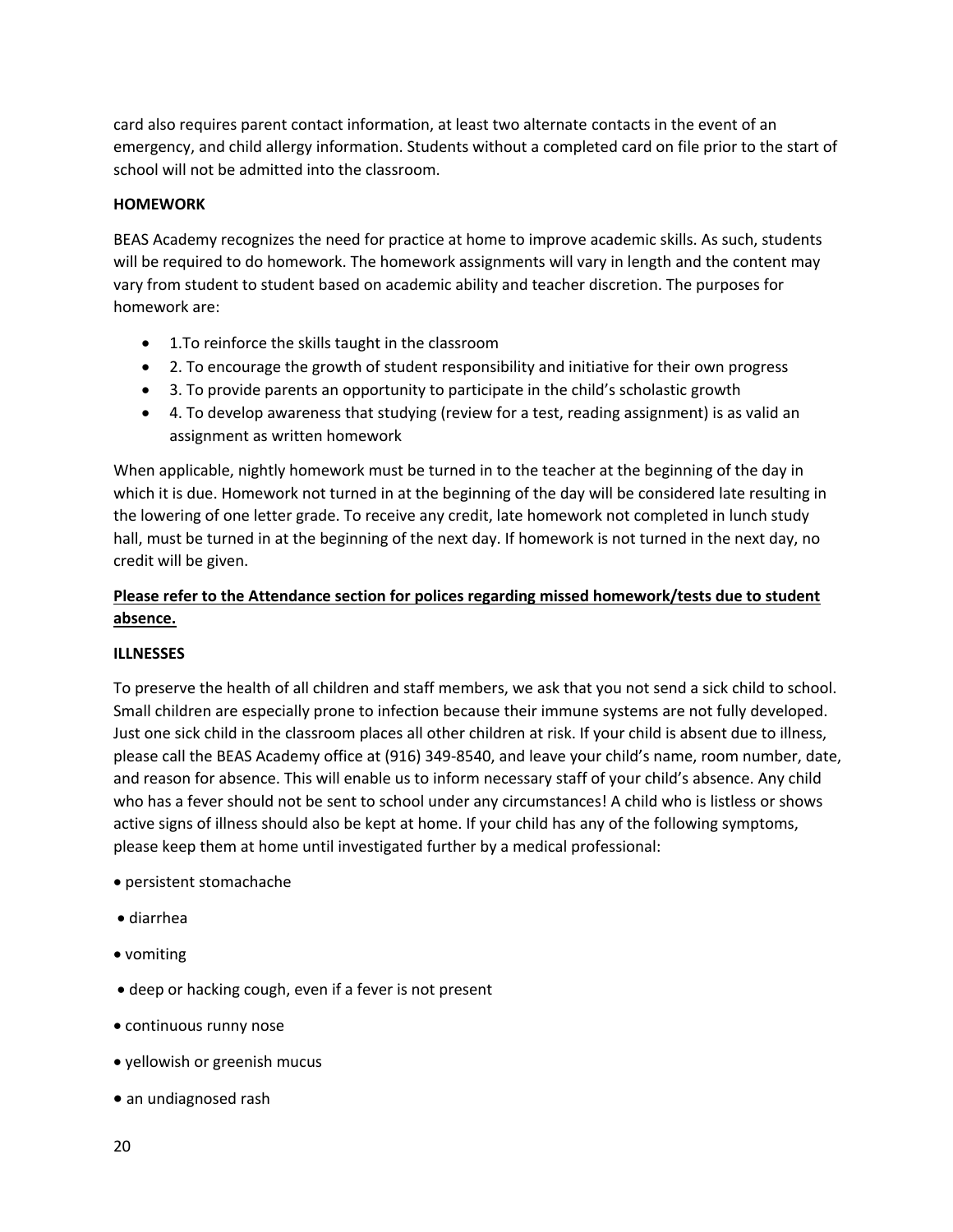• pink, swollen, matted and/or runny eyes that have not been treated by a physician A child may return to school after an illness under these conditions:

• fever and/or vomiting is gone, and temperature has been normal for at least 24 consecutive hours without medication

- energy level has returned to normal for at least 24 consecutive hours
- no symptoms or signs of diarrhea for at least 24 consecutive hours without medication
- active signs of illness are no longer present

Children do not have to stay at home until all secondary symptoms of an illness disappear. As an example, some forms of nasal and bronchial congestion may linger for several weeks following a cold or flu, but the child is no longer contagious.

Consult your child's pediatrician if you ever question whether your child should return to school. If one of the classroom teachers observes signs of illness, he/she may suggest that your child be seen by a member of the BEAS Academy office before being admitted to the classroom. If your child has been exposed, or is ill from a contagious disease, we require that you contact the BEAS Academy office so that all students and parents in your child's classroom can be put on alert. We notify students and parents in a classroom of certain illnesses as required by the Health Department. Upon confirmation from a medical professional that your child has one of the above diseases, please contact the BEAS Academy office at (916) 349- 8540, and leave a voicemail message with your child's name, room number, and type of disease.

If your child develops symptoms of an illness while at school, he/she will be sent to the BEAS Academy front office and a parent or guardian will be called. If a parent has not responded within 30 minutes after the first contact attempt, an office staff member will then try and reach an alternate emergency contact person as listed first on the blue "Emergency Information and Immunization Record Card". When called to pick your child up due to illness, please respond as promptly as possible. Sick children are more comfortable in their own home surroundings. In addition, it is imperative that we do not inadvertently spread any infectious diseases. Any child that has been sent home ill by BEAS Academy office personnel will not be permitted to attend school the following day including any activities before and after school.

#### **INSURANCE**

BEAS Academy carries liability insurance of at least \$1,000,000 per occurrence/ \$2,000,000 aggregate. Parents may view insurance certificate upon request.

#### **LOST AND FOUND**

Many student items become misplaced while at school. We cannot assume responsibility for losses. We have a Lost and Found in the front office area for items that have been turned into the office. Valuable items turned into the office will be kept there. Any items left at the end of each quarter will be donated to a local charity. Please check the Lost and Found regularly. Please mark clothing, backpacks, and lunchboxes with your child's name.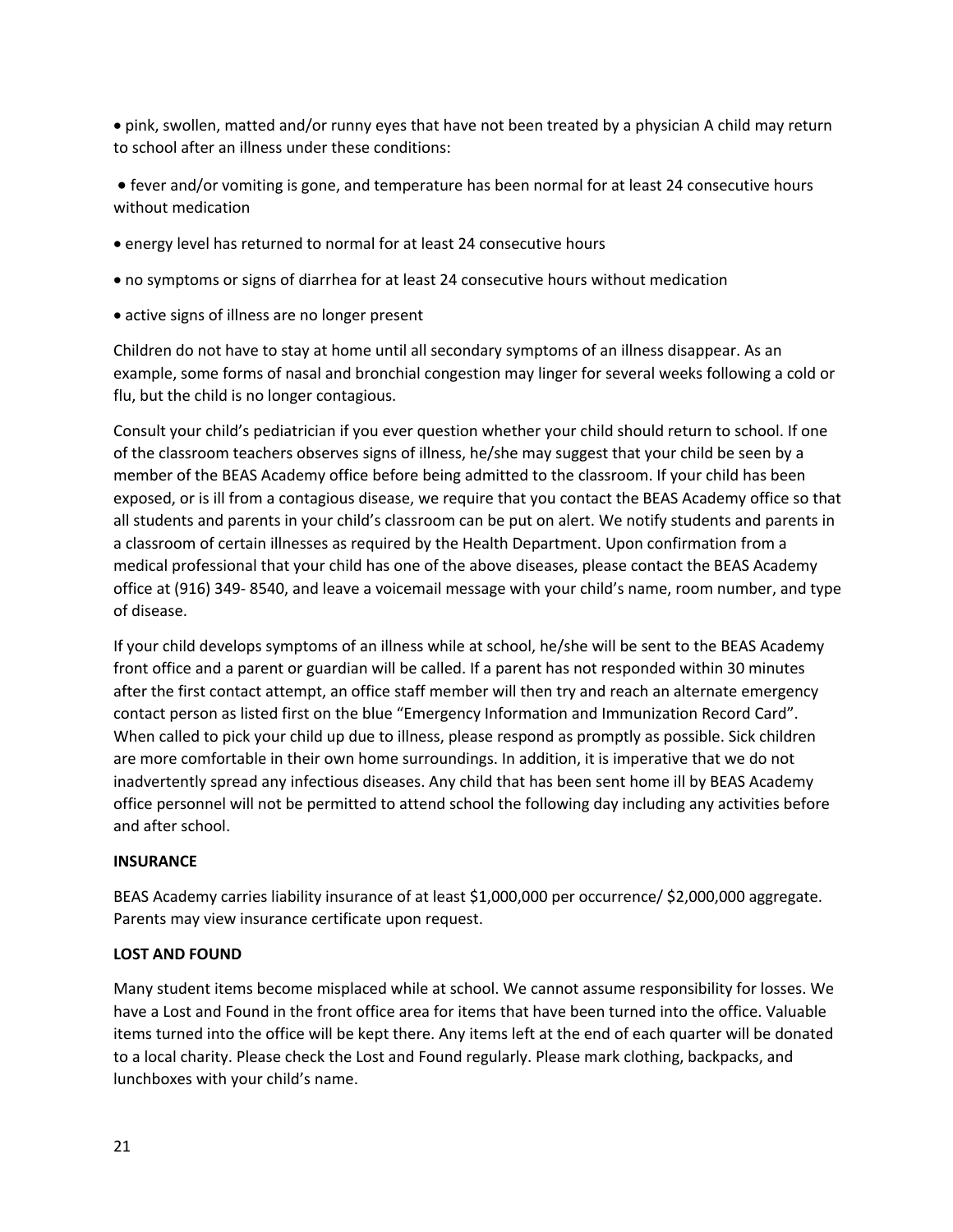## **MEDICATION**

BEAS Academy staff is certified in CPR and first aid. Minor medical situations will be handled by the designated school office staff. When a student becomes ill or is injured in school, he/she will be evaluated and/or treated by the BEAS Academy personnel or a designated staff member. If it is necessary for the student to be sent home or to a doctor, parents will be contacted and requested to pick up the child. No child will be released from campus without an adult to accompany them. In case of an emergency, both the Fire Department paramedics and the parent will be called. Should a lifethreatening situation exist, the child will be taken to the nearest emergency facility. For medication to be dispensed, a parent or guardian must first complete a medication card provided by the office. Prescription and over-the counter medications cannot be dispensed without written parent permission. The school will only dispense prescribed medication that is in the original labeled container and displays the child's full name, attending physician, etc. Over-the-counter medication must be received in the original sealed container or it cannot be dispensed. Students needing an Epi-Pen must provide two for school use. One Epi-Pen will be kept in the Office and the other will be locked in a medication box in the student's classroom. Students may NOT keep their own medication, regardless of type (i.e.: inhalers, Tylenol, aspirin, cough drops, etc.). ALL medications must be kept in the office and be dispensed by the Health and Records personnel or a designated staff member.

## **MORNING ARRIVAL**

When arriving on campus for any reason, please make sure that you park your vehicle in designated parking spaces only. Parent vehicle parking is not permitted in any crosswalk, along any fire lane (painted in red), or along any part of the fire lane on the south edge of the property. Parking in either of these locations at ANY time could result in a parking ticket from the Sacramento Sheriff's Department. The playground area is not supervised prior to the start of school. Students are prohibited from entering the playground area without proper BEAS Academy staff supervision.

Students do not need to be signed in when arriving on time. Late arriving students need to be signed in with a tardy slip. Due to the size of our parking lot, please be courteous and only park your vehicle if you are attending to other business; otherwise, children may be dropped at the front gate and allowed to walk to their classroom without parental supervision. In the front office for late arrivals please complete the form by next to your child's last name, please put the time of arrival and sign your FULL name. If you are picking your child up before 3:00pm, you must sign your child out on the assigned sheet with your FULL name and the time of departure.

## **NEWSLETTERS**

Monthly newsletters are published on the school web site and emailed directly to parents upon request. Hard copies of these newsletters are not sent home.

## **PARENT ACTION COMMITTEE**

The Parent Action Committee (PAC) is made up exclusively of BEAS Academy parents who volunteer their time, talents, and materials for the benefit of BEAS Academy and its students. PAC organizes many activities and fundraisers throughout the year to foster community and help fund initiatives to add to the strength of BEAS academic program. If you have any questions, require additional information, or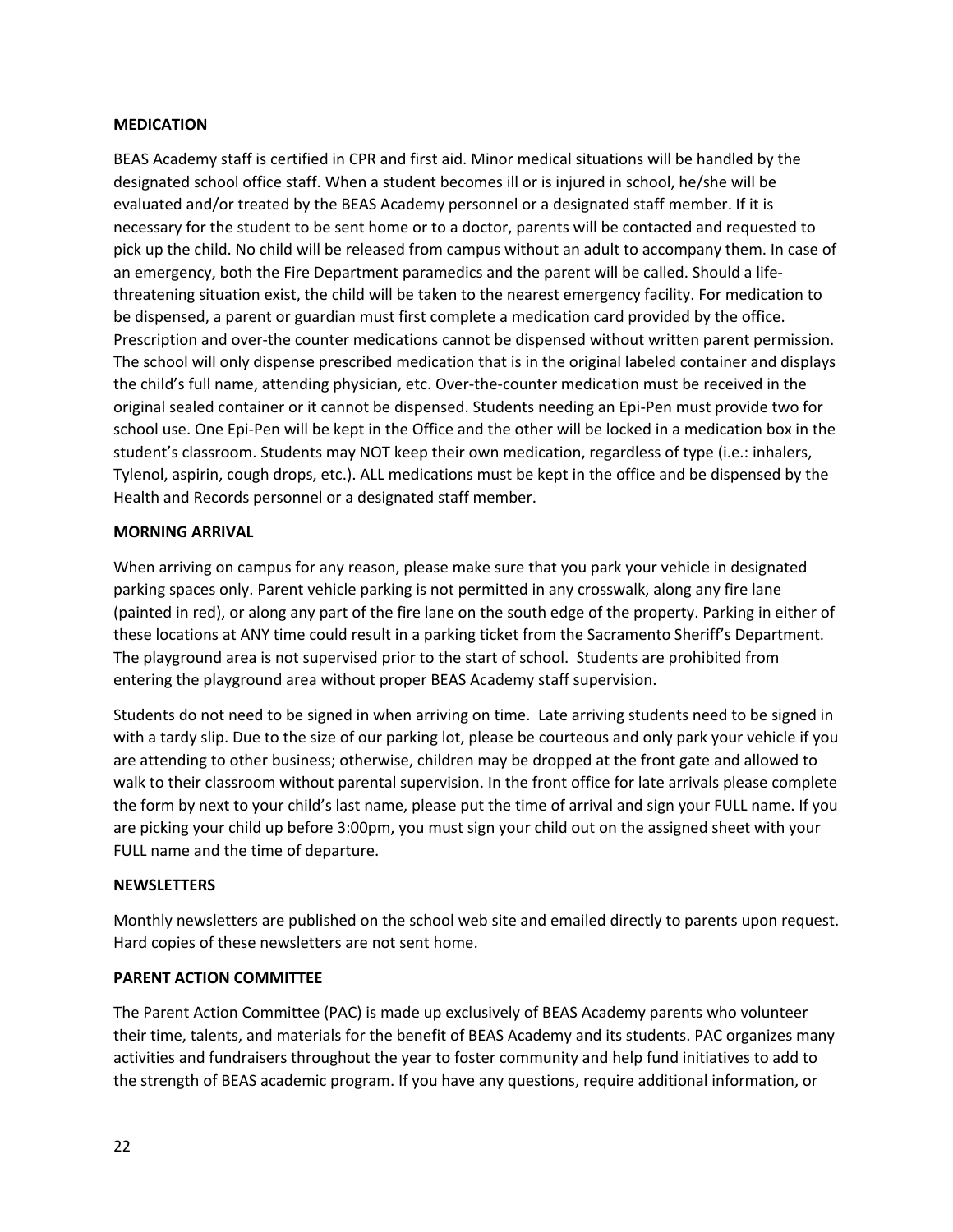would like to volunteer to help with PAC activities please send an email to the PAC president. A list of the PAC board members can be found on the PAC page of the school website.

## **PLAYGROUNDS**

Our elementary playgrounds have been designed to provide equipment and accessories that are developed for the ages of children that will be using them. Children are not allowed access to either playground unless proper staff supervision is provided. AT NO TIME IS A PARENT ALLOWED TO SUPERVISE CHILDREN ON THE PLAYGROUNDS WITHOUT THE PRESENCE OF A STAFF MEMBER. The elementary playground does not open until 8:15am. Do not release your child(ren) to the playground prior to this time. Any child found on the playground before they open will be sent to Extended Care and your account will be appropriately billed. Please do not engage in conversation with teachers while they are on playground duty for the safety of all students on the playground.

## **PRIORITY ENROLLMENT/RE-ENROLLMENT**

Priority enrollment/re-enrollment for the following school year is provided for current BEAS Academy families. The priority enrollment period will occur in December and generally lasts for two weeks. Priority enrollment/re-enrollment is for currently enrolled students and siblings of family members already in attendance, providing space is available. Current families must re-enroll within the allocated timeframe or risk losing their roster position for the following school year.

## **RAINY DAY/HEAT ADVISORY DISPERSAL**

In the event of rain during any dispersal time or an issued heat advisory by the National Weather Service, parents are asked to PARK their cars and PICK UP their child in their classroom. Please pick up your child and leave the campus as quickly as possible to allow all parents to find nearby parking in the inclement weather. To help with some of the congestion, students may be picked up no more than ten minutes early on these days without being recorded as a half day absence.

## **SCHOOL HOURS**

The campus is open 7:30am – 3:00 pm every day school is in session.

## **SCHOOL'S RIGHT TO AMEND**

The administration of BEAS Academy retains the right to amend the handbook. Parents will be notified in writing if changes are made during the school year.

## **STUDENT RECORDS**

It is extremely important that all student records be kept current and up to date. Any changes to student or parent information, including home address, contact phone numbers, emergency contact information, and special instructions, should be changed as soon as possible. In the unlikely event of an emergency, it is imperative that we have correct contact information. Student records are kept in the BEAS Academy office. If your child is transferring to another school, a request for transfer of records must be delivered to our campus from that institution, and all necessary information will be sent directly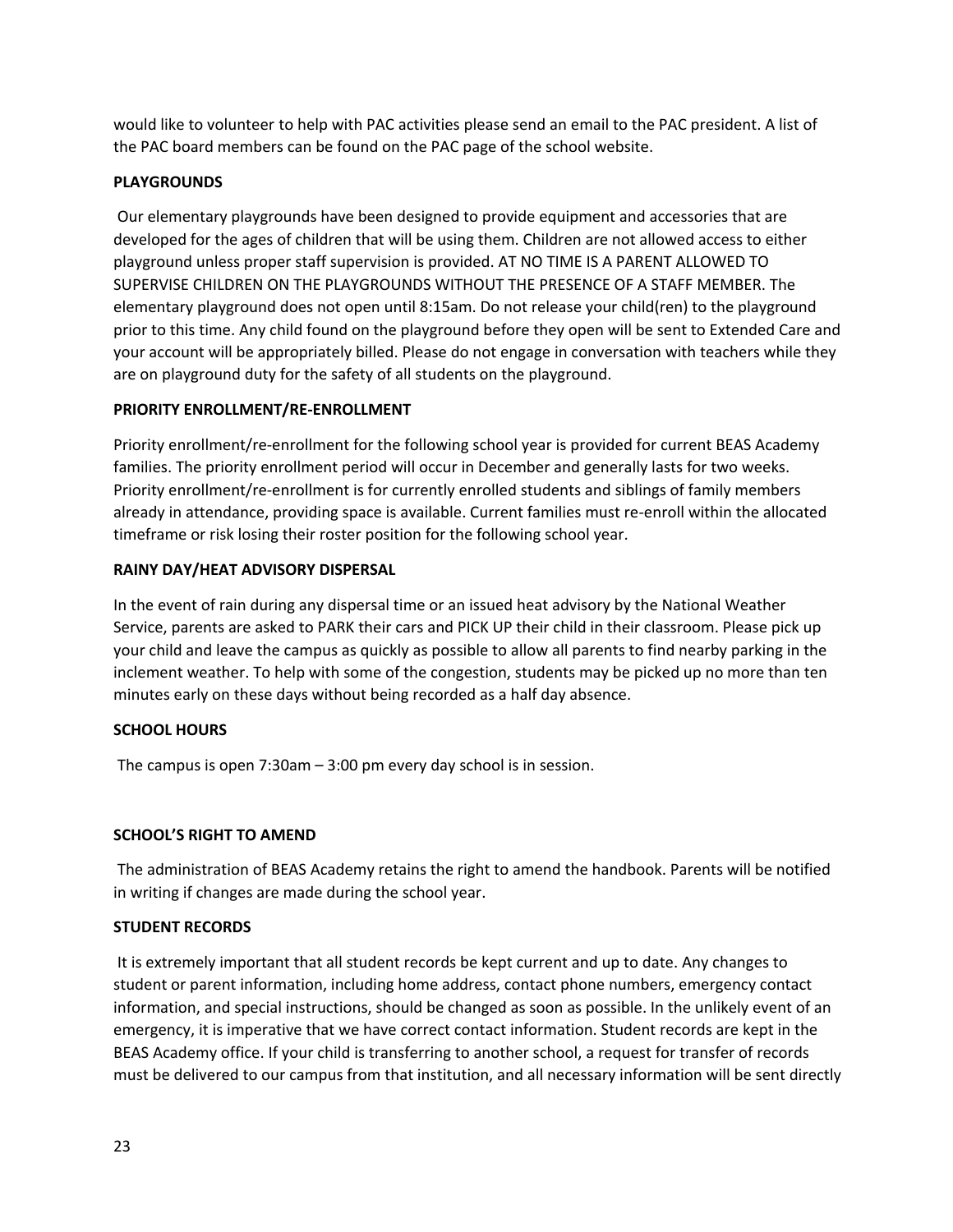to the inquiring school when all books are returned, and accounts are paid in full. At no time will records be released to parents or guardians.

## **TELEPHONE/CELL PHONE and EMAIL USE**

Office and classroom telephones are not to be used by students, except in an emergency. Students are not permitted to call home or email parents for forgotten book assignments, gym clothes, or to schedule after school activities with their friends. If a student must use a phone to contact their parent/guardian, they must get permission from administration to use a phone in the front office. Students may not use a classroom telephone. Student cell phones or smart watches are not allowed on campus. If students need to use a phone to contact their parent/guardian, they must receive a phone slip from their homeroom teacher to use the phone in the front office. Students' school email is for academic purposes only. Students may not use their school email address for personal reasons.

## **TEXTBOOKS**

BEAS Academy provides all textbooks for students. Needed textbooks are checked out to students at the beginning of the school year and/or semester. All textbooks must be covered. Making covers out of paper shopping bags is allowed. Students must return their textbooks at the end of the school year in an acceptable condition. The cost of damaged textbooks will be billed to the family's account. Third grade students are also given access to an online math textbook for the school year. These students may be required to leave their assigned math textbook at home and use their online textbook in class via an iPad.

## **UNIFORMS/DRESS CODE**

BEAS Academy recognizes that student dress and grooming are generally a matter of personal choice; however, there is a documented relationship between student dress and success, school pride, the safety and general welfare of the students and staff, and the accomplishment of the curriculum goals and educational objectives. School uniforms are mandatory. Each Friday is a Spirit Uniform day in which students may participate. Spirit days, holidays and special occasions are casual, "free dress" days. Students are not required to wear uniforms on these days, but still must adhere to the Dress Code.

## **Uniform Requirements**

Students who are wearing the school uniform must adhere to the following dress standards:

• Tops are light blue or yellow collared school shirts with BEAS Academy School logo, except on Fridays when approved Spirit Shirts may be worn.

• Except for the BEAS Academy School logo, emblems, logos, insignias, etc. are not permitted on any item of clothing.

• Bottoms must be solid, plain colored khaki or navy-blue pants, Capri pants, skirts, skorts, jumpers (with BEAS Academy School logo) or mid-thigh shorts. Embellishments or designs are not permitted. Only middle school girls may wear the plaid skirt and plaid skort which must be no shorter than 3" above the knee. Blue jeans, cargo pockets, or leggings worn as pants, or any legging-type pants are not permitted. This includes yoga pants. (Leggings worn under skirts/dresses are permitted if they are in the plain school uniform colors of burgundy, white, or navy blue.)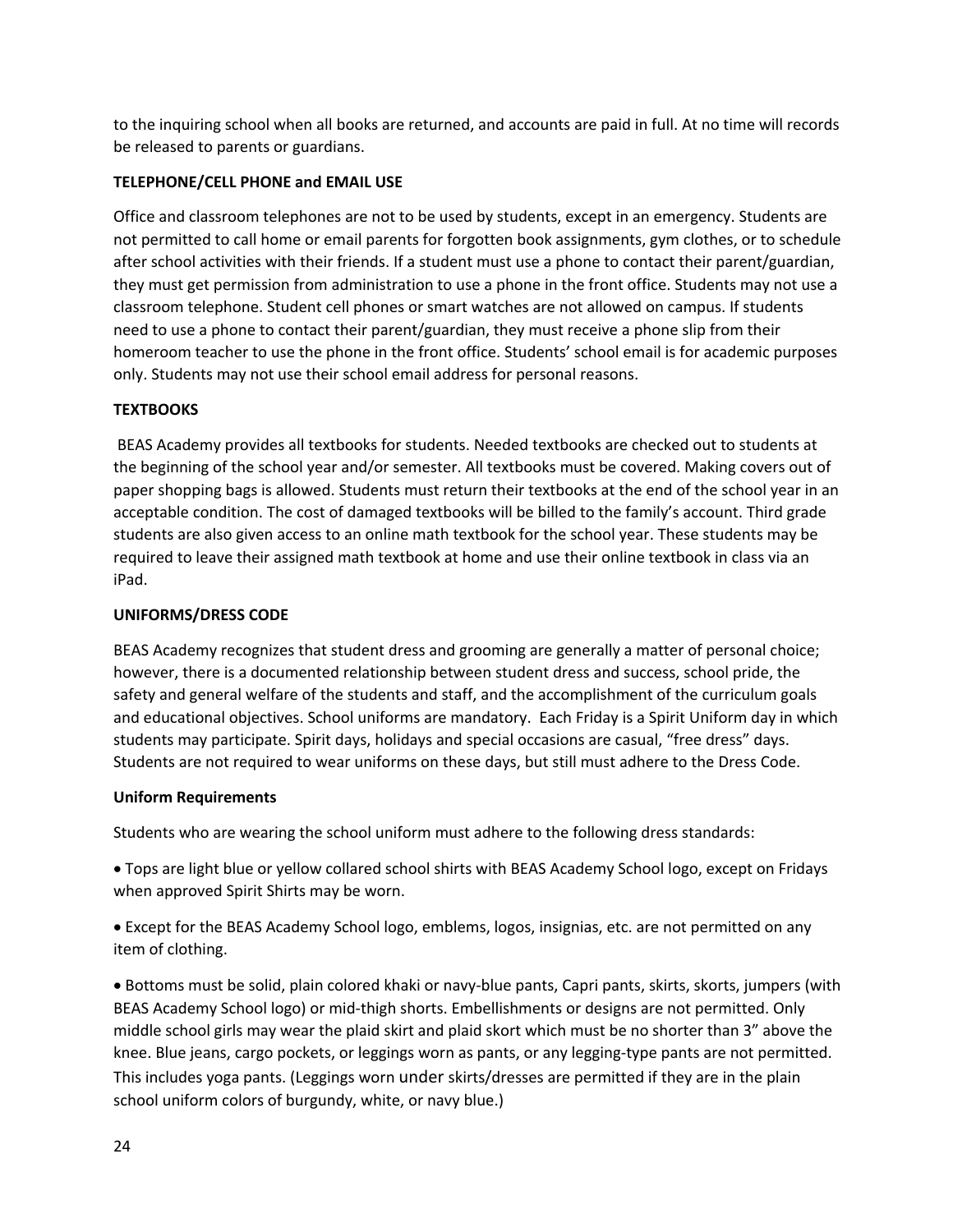• All socks must be white. Small logos are permitted. Other designs or embellishments are not. • Outerwear (sweaters, jackets, sweatshirts, etc.) must be in the plain school uniform colors of burgundy, white, or navy blue. While having BEAS Academy School logo is preferred, it is not mandatory on outerwear.

## **Dress Code (Non-Uniform)**

All students must adhere to the following standards when a uniform is not required:

No tops that expose the chest or abdomen are to be worn. See-through material is also not permitted.

• No backless or razor-back apparel or tube tops. (Tank tops must have straps of at least two inches in width.)

- Shorts must be mid-thigh. Biker shorts are not permitted.
- Skirts/skorts need to be no shorter than 3" above the knee.

• Inappropriate or offensive lettering or designs will not be permitted on clothing (i.e., profanity, alcohol, tobacco products).

• Close-toed shoes shall be worn at all times. Students must wear rubber-soled shoes, which must remain tied at all times. Shoes with open toes or open heels are not allowed. "Crocs" and boots are not allowed on campus, even during casual, "free dress" days. Athletic shoes must be worn during P.E. classes. For safety reasons, students wearing shoes that are deemed to be unsafe for certain activities will be asked to call their parents to bring appropriate shoes to school.

• Hats are not to be worn indoors.

• Current fashions are permitted as long as decency is maintained. EDPS will determine decency.

• Student's hair should be colored and styled in such a way as that it appears natural. Hair must be groomed in a manner which does not disrupt the education of the student or others.

- Sweatpants or athletic pants are not allowed except on special days (i.e., Health Week, Field Day, etc.).
- Pants may not be oversized or baggy.

• Leggings worn as pants, or any legging-type pants are not permitted. This includes yoga pants. (Leggings worn under skirts/dresses are permitted.)

- Torn or cut garments are prohibited.
- Make-up and jewelry should be minimal, worn in good taste, and should not be distracting.
- Blue jeans may only be worn on casual, "free dress" days.

#### **Students who violate these dress standards will be asked to do any of the following:**

- Change into clothing that is provided by the school.
- Have other clothing brought to school and change.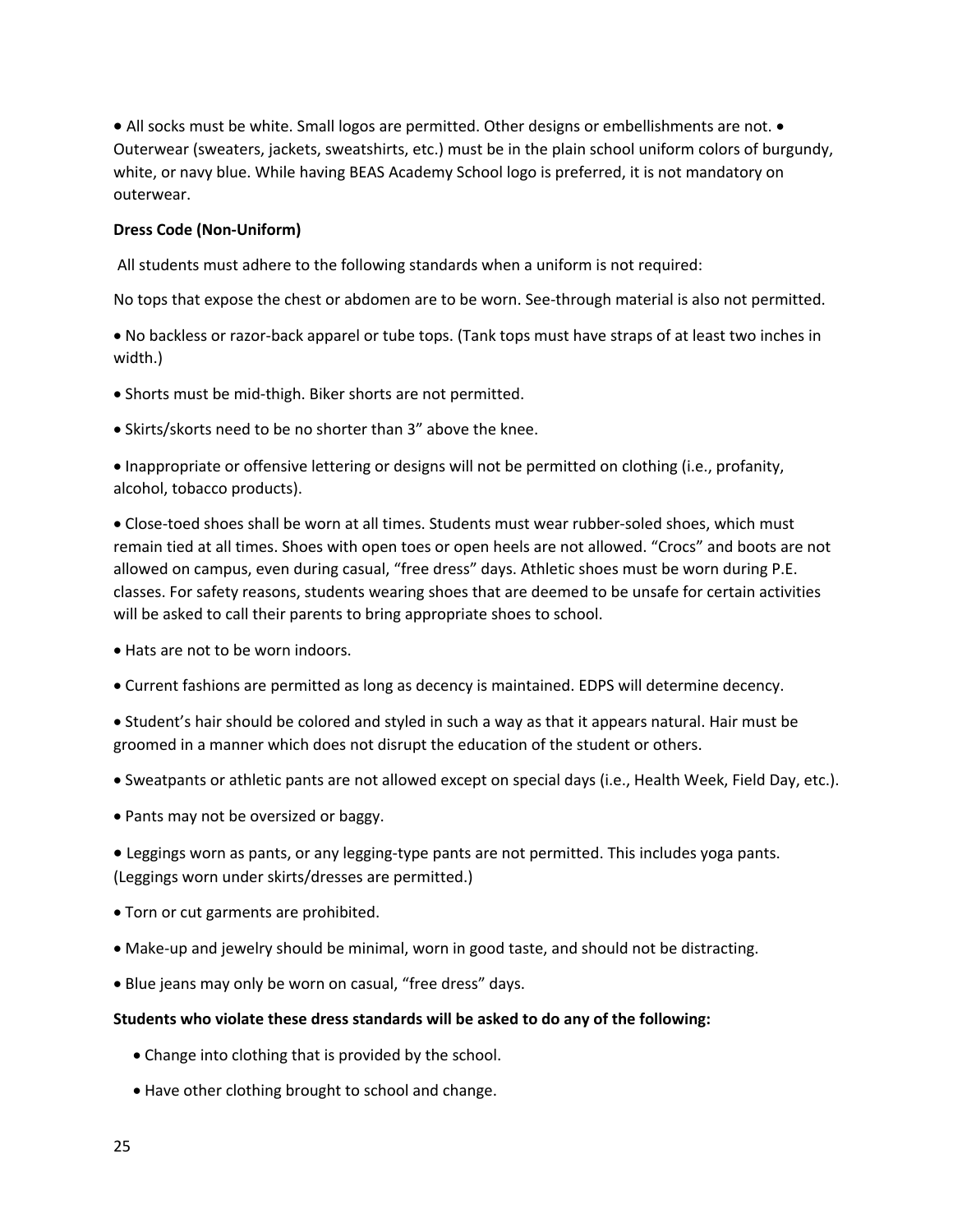- Leave school and return in proper attire.
- Change into clothing that is provided by the school.
- Have other clothing brought to school and change.
- Leave school and return in proper attire.

## **Dress Code for Extracurricular Activities**

For certain field trips, teachers may recommend a certain type of apparel to be worn or may allow the trip to be "uniform optional". In all other instances, for all BEAS Academy sponsored field trips, students will be expected to wear their uniforms, even if the trip falls on a casual, "free dress" day. For each BEAS Academy sponsored special event, the sponsor will issue the standards for appropriate dress.

## **VALUABLES**

School administrators and staff are not responsible for valuables students bring to school. It is recommended that students leave all valuables at home. Common sense and consideration are the best guide in determining whether to bring personal possessions to school. In general, students should not bring toys or unusual items to school unless they are intended for a specific purpose in the classroom and have been requested by the teacher. If a student brings one of these items to school, it will be placed in the front office for the parent to pick up.

## **WITHDRAWAL**

If you need to withdraw your child from school, an Official Notice of Withdrawal must be completed. Prorated tuition (less a cancellation fee equal to one half month's tuition) will be granted by BEAS Academy if the withdrawal from the school is an allowable reason within the school's cancellation policy to be released from your tuition agreement. Please refer to your Enrollment Contract and Tuition Agreement.